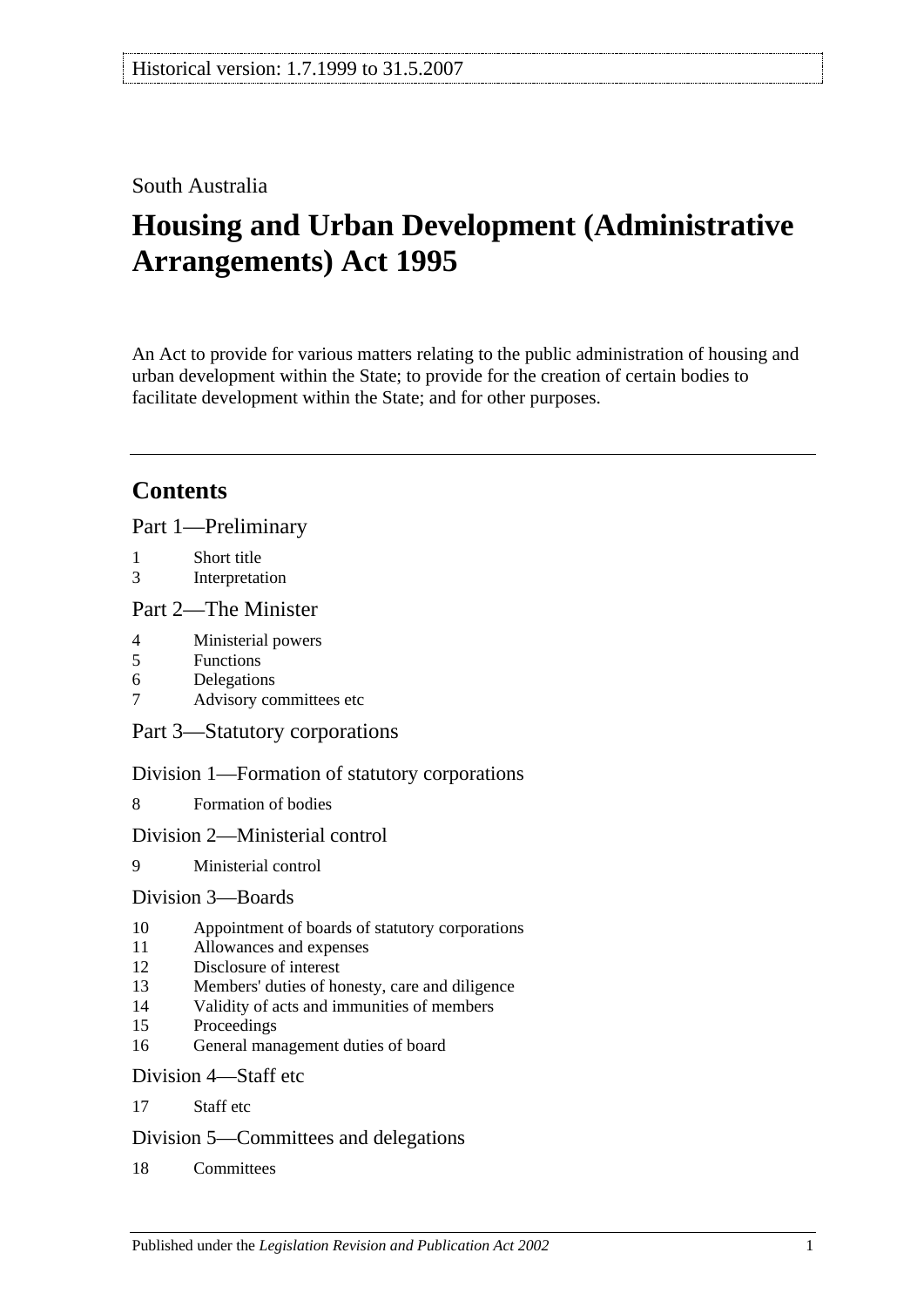#### [Delegations](#page-11-0)

#### [Division 6—Operational, property and financial matters](#page-11-1)

- [Common seal](#page-11-2)
- [Specific powers](#page-11-3)
- [Property to be held on behalf of Crown](#page-12-0)
- [Transfer of property etc](#page-12-1)
- [Securities](#page-12-2)
- [Tax and other liabilities](#page-13-0)
- [Dividends](#page-13-1)
- [Audit and accounts](#page-14-0)

#### [Division 7—Performance and reporting obligations](#page-14-1)

- [Objectives](#page-14-2)<br>29 Provision of
- [Provision of information and reports to the Minister](#page-15-0)
- [Annual report](#page-15-1)

#### [Part 4—Miscellaneous](#page-15-2)

- [Acquisition of land](#page-15-3)
- [Power to enter land](#page-15-4)
- [Satisfaction of Treasurer's guarantee](#page-16-0)
- [Effect of transfers](#page-16-1)
- [Registering authorities to note transfer](#page-16-2)
- [Offences](#page-16-3)
- 36A [Approvals by Minister or Treasurer](#page-16-4)
- [Regulations](#page-17-0)

#### [Schedule 2—Transitional provisions](#page-17-1)

- [Interpretation](#page-17-2)
- [Dissolution of Homestart](#page-17-3)
- [Staff](#page-18-0)
- [Vesting of property etc in the Minister](#page-18-1)
- [Statutory fund](#page-18-2)<br>7 References
- **[References](#page-18-3)**
- [Regulations](#page-19-0)

[Legislative history](#page-20-0)

[Appendix—Divisional penalties and expiation fees](#page-22-0)

#### <span id="page-1-0"></span>**The Parliament of South Australia enacts as follows:**

## **Part 1—Preliminary**

#### <span id="page-1-1"></span>**1—Short title**

This Act may be cited as the *Housing and Urban Development (Administrative Arrangements) Act 1995*.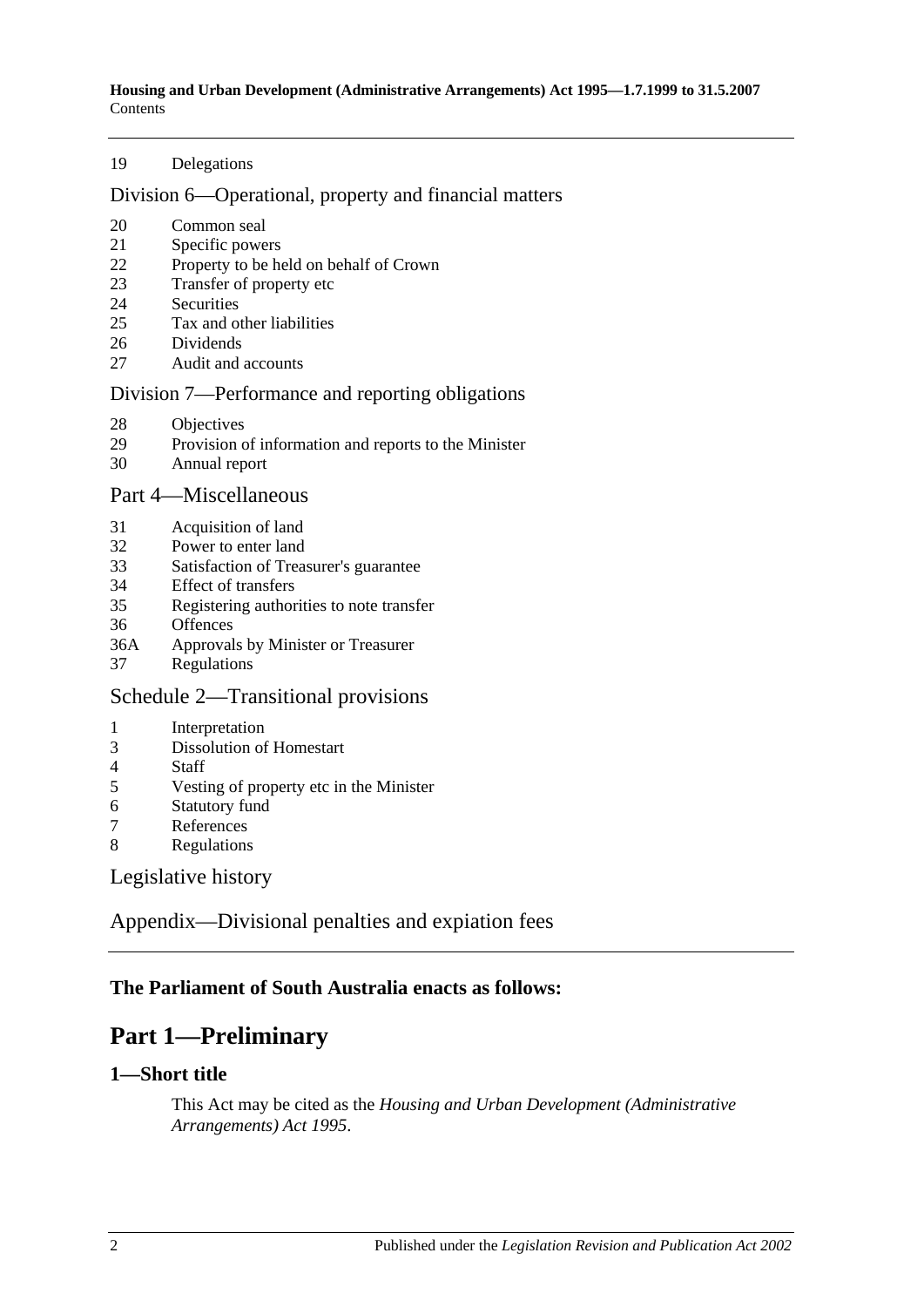#### <span id="page-2-0"></span>**3—Interpretation**

(1) In this Act, unless the contrary intention appears—

*board* in relation to a statutory corporation, means the board of management of the statutory corporation;

*Department* means the department of the Minister to whom the administration of this Act is committed;

*liability* includes contingent liability;

*Minister* means the Minister to whom the administration of this Act is committed, as constituted as a body corporate under the *[Administrative Arrangements Act](http://www.legislation.sa.gov.au/index.aspx?action=legref&type=act&legtitle=Administrative%20Arrangements%20Act%201994) 1994*;

*relative*, in relation to a person, means the spouse, parent or remoter linear ancestor, son, daughter or remoter issue or brother or sister of the person;

*relevant interest* has the same meaning as in the *Corporations Law*;

*right* includes a right of action:

*SACHA* means the South Australian Community Housing Authority;

*SAHT* means the South Australian Housing Trust and includes a subsidiary of the South Australian Housing Trust;

*spouse* includes a putative spouse (whether or not a declaration of the relationship has been made under the *[Family Relationships Act](http://www.legislation.sa.gov.au/index.aspx?action=legref&type=act&legtitle=Family%20Relationships%20Act%201975) 1975*);

*statutory corporation* means a corporate body established under this Act.

- <span id="page-2-1"></span>(2) For the purposes of this Act, a person is an associate of another person if—
	- (a) the other person is a relative of the person or of the person's spouse; or
	- (b) the other person—
		- (i) is a body corporate; and
		- (ii) the person or a relative of the person or of the person's spouse has, or two or more such persons together have, a relevant interest or relevant interests in shares in the body corporate the nominal value of which is not less than 10 per cent of the nominal value of the issued share capital of the body corporate; or
	- (c) the other person is a trustee of a trust of which the person, a relative of the person or of the person's spouse or a body corporate referred to in [paragraph](#page-2-1) (b) is a beneficiary; or
	- (d) the person is an associate of the other person within the meaning of the regulations.

**Note—**

For definition of divisional penalties (and divisional expiation fees) see Appendix.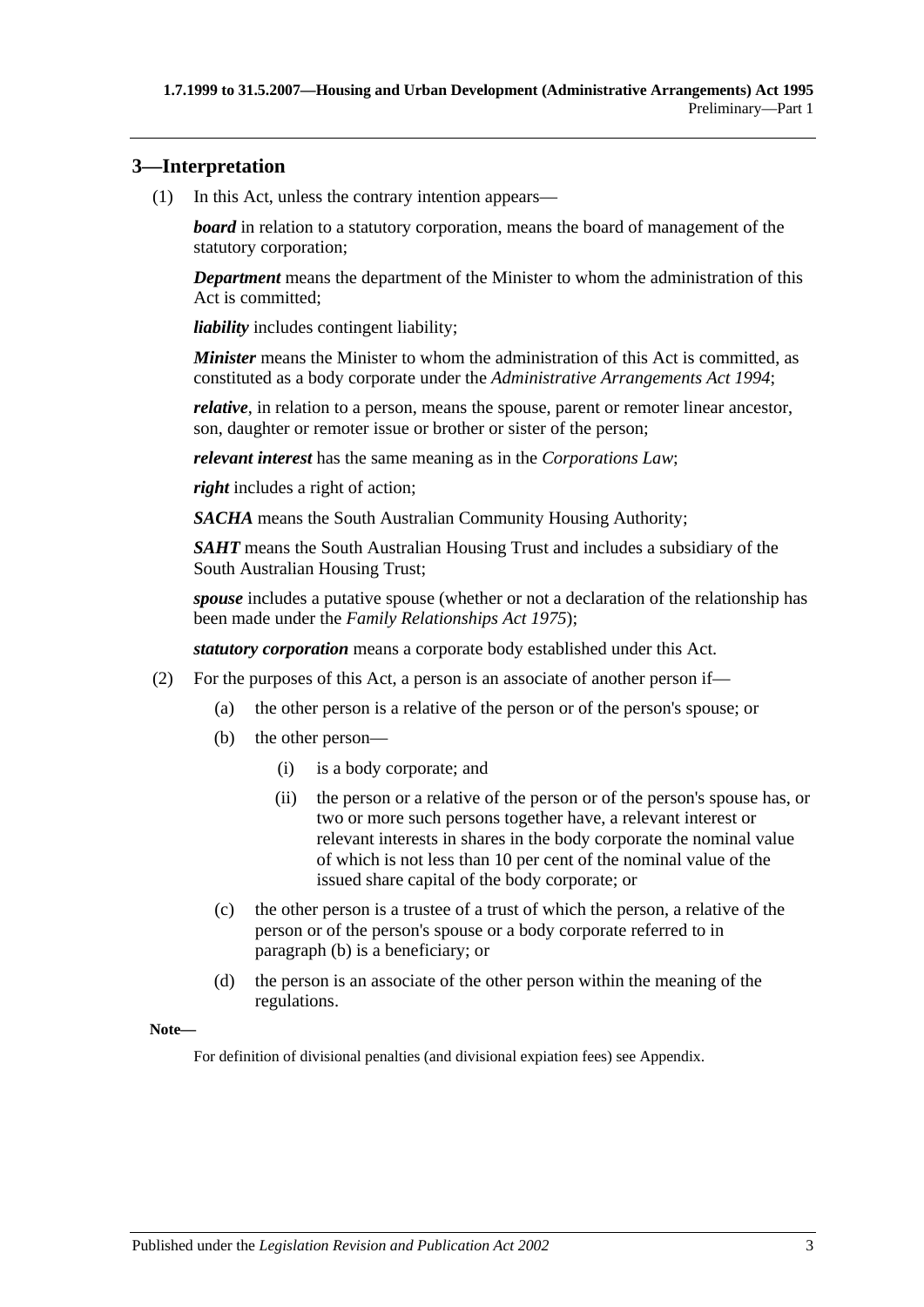## <span id="page-3-0"></span>**Part 2—The Minister**

#### <span id="page-3-1"></span>**4—Ministerial powers**

- (1) The Minister may—
	- (a) sue and be sued;
	- (b) acquire, hold, deal with and dispose of real and personal property (or an interest in real or personal property), and grant or hold a lease or licence;
	- (c) acquire, hold, deal with and dispose of shares in, or securities issued by, another body corporate, or participate in the formation of another body;
	- (d) after consultation with the Treasurer, borrow money and obtain other forms of financial accommodation;
	- (e) establish and operate ADI accounts and invest money;
	- (f) enter into any kind of contract or arrangement;
	- (g) undertake projects and enter into joint ventures;
	- (h) after consultation with the Treasurer—
		- (i) grant a mortgage or charge over an asset of the Minister;
		- (ii) enter into a contract of guarantee or indemnity;
		- (iii) issue debentures or promissory notes that are charged over specified assets of the Minister;
		- (iv) issue inscribed debenture stock in accordance with a scheme prescribed by the regulations;
	- (i) exercise other powers that are necessary, expedient or incidental to the functions of the Minister or the Department.
- (2) The liabilities of the Minister are guaranteed by the Treasurer.
- <span id="page-3-3"></span>(3) The Governor may, by proclamation—
	- (a) transfer an asset, right or liability to the Minister;
	- (b) transfer an asset, right or liability of the Minister—
		- (i) to the Crown; or
		- (ii) to an agent or instrumentality of the Crown.
- (4) A proclamation under [subsection](#page-3-3) (3) providing for the transfer of an asset, right or liability of the Minister may make other provisions that in the opinion of the Governor are necessary or expedient in connection with the transfer.

#### <span id="page-3-2"></span>**5—Functions**

The functions of the Minister include—

(a) to promote a strong housing sector within the community and to provide public housing, and housing finance or assistance;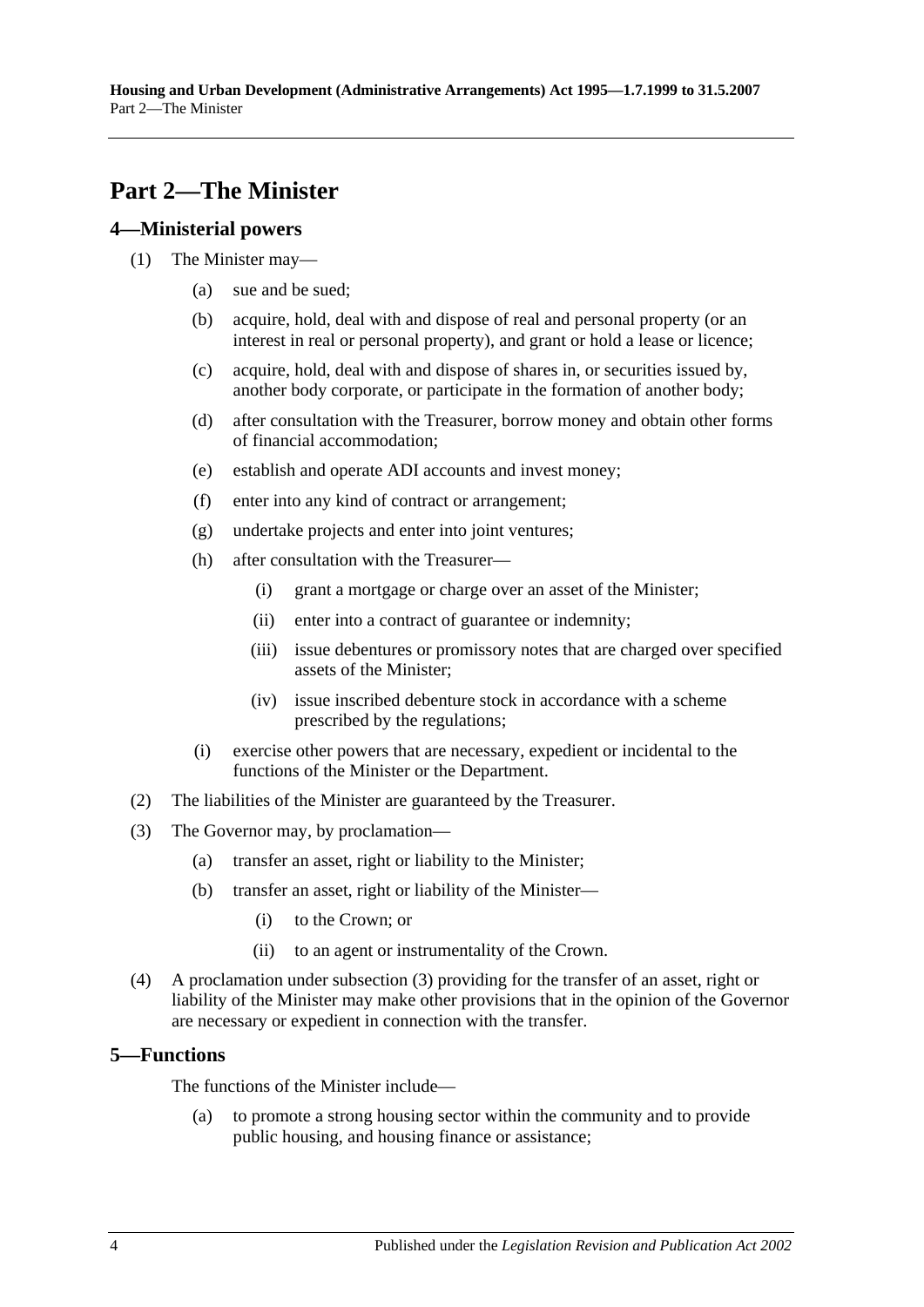- (b) to initiate, undertake, support and promote the development of land and housing in the public interest and to encourage and facilitate public and private sector investment and participation in the development of the State;
- (c) to promote planning systems that provide certainty, clarity and responsiveness;
- (d) to act to facilitate appropriate planning and development within the State;
- (e) to work to ensure that new developments are well-planned and appropriately serviced, and to improve the amenity of existing communities;
- (f) to develop and implement policies and strategies to promote and improve housing and urban development within the State (and to keep those policies and strategies under review);
- (g) to respond to community interest in housing and urban development, to consult with community groups on issues associated with housing and urban development, and to contribute to informed debate on development within the State;
- (h) to manage property, and to protect the value of assets, within the Minister's portfolio, and to enhance the financial resources of government;
- (i) to promote the effective, fair and efficient allocation of public resources to benefit housing and urban development within the State;
- (j) to promote a high level of co-operation between the public and private sectors in respect of housing and urban development within the State, and to encourage initiative and achievement within the Department;
- (k) to carry out other functions that are necessary, expedient or incidental to the promotion of housing and urban development, that are assigned to the Minister under this Act or other Acts, or that are determined by the Minister.

#### <span id="page-4-0"></span>**6—Delegations**

- (1) The Minister may delegate powers or functions conferred on or vested in the Minister—
	- (a) to a specified person or body; or
	- (b) to a person occupying a specified office or position.
- (2) A delegation—
	- (a) may be made subject to conditions and limitations specified in the instrument of delegation; and
	- (b) if the instrument of delegation so provides, may be further delegated by the delegate; and
	- (c) is revocable at will and does not prevent the Minister from acting personally in a matter.

#### <span id="page-4-1"></span>**7—Advisory committees etc**

- (1) The Minister must establish—
	- (a) a housing and urban development industry advisory committee; and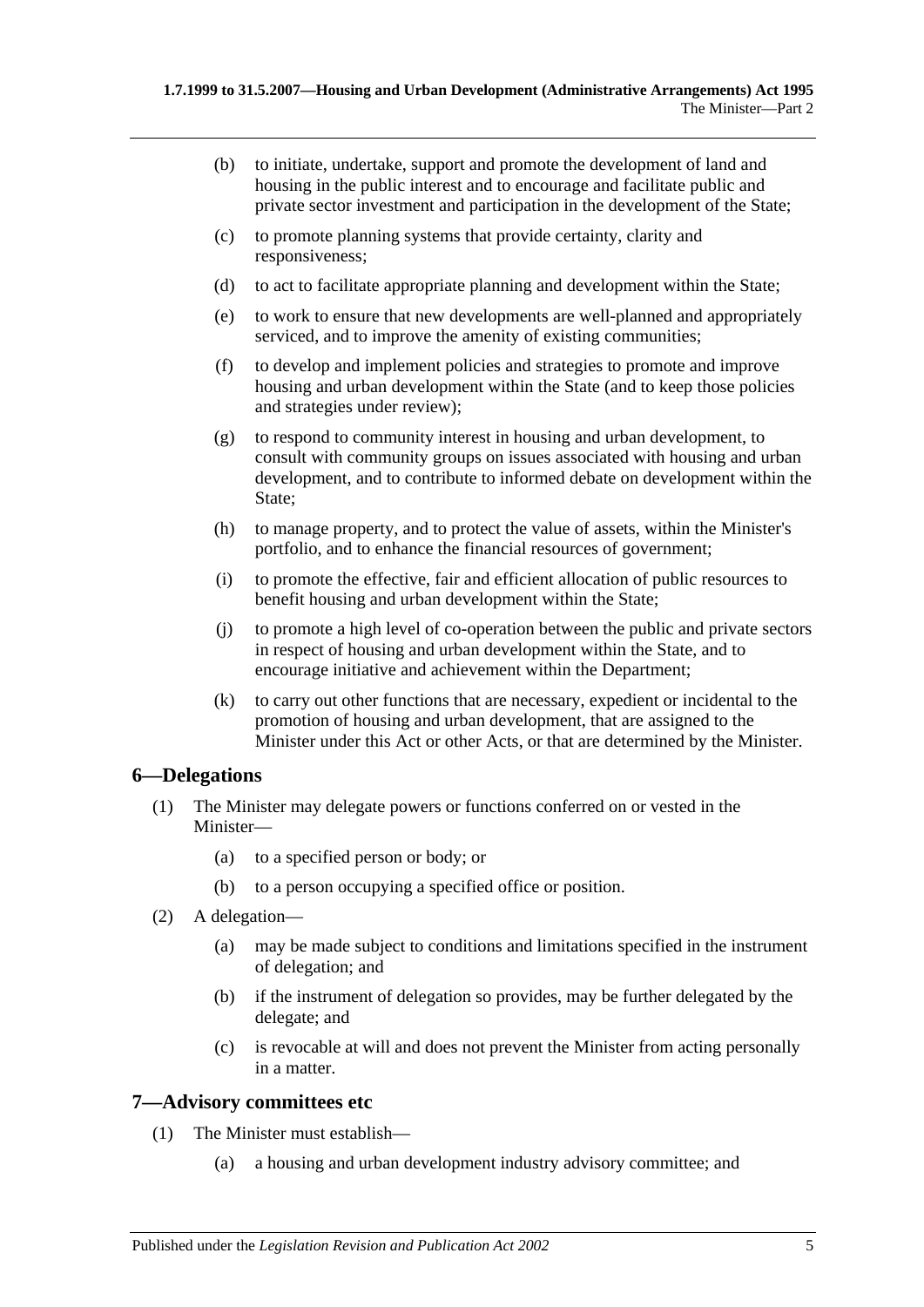(b) a residents and consumers advisory committee,

to provide advice on matters relevant to this Act, the Minister, the Department, a statutory corporation or SAHT.

- (2) The Minister may establish other committees and subcommittees.
- <span id="page-5-3"></span>(3) The procedures to be observed in relation to the conduct of the business of a committee will be—
	- (a) as determined by the Minister;
	- (b) insofar as the procedure is not determined under [paragraph](#page-5-3) (a)—as determined by the relevant committee.

## <span id="page-5-0"></span>**Part 3—Statutory corporations**

#### <span id="page-5-1"></span>**Division 1—Formation of statutory corporations**

#### <span id="page-5-2"></span>**8—Formation of bodies**

- (1) The Governor may, by regulation, establish—
	- (a) a statutory corporation under this Act;
	- (b) a subsidiary of a statutory corporation under this  $Act.$ <sup>1</sup>
- <span id="page-5-5"></span>(2) Regulations establishing a statutory corporation—
	- (a) must name the body; and
	- (b) must provide for the constitution of a board of management as the body's governing body; and
	- (c) must specify the functions of the body; and
	- (d) may limit the powers of the body; and
	- (e) may specify procedures that will be followed in the event of a proposal to dissolve the body; and
	- (f) may make other provisions (not inconsistent with this Act) that in the opinion of the Governor are necessary or expedient for the purposes of the body.
- <span id="page-5-4"></span>(3) A statutory corporation—
	- (a) is a body corporate; and
	- (b) subject to a limitation imposed by or under an Act, has all the powers of a natural person together with the powers specifically conferred on it by or under this Act or other Acts.
- (4) The Governor may, by regulation—
	- (a) alter the name of a statutory corporation; or
	- (b) vary the constitution of the board of management of a statutory corporation; or
	- (c) alter the functions of a statutory corporation; or
	- (d) alter or limit the powers of a statutory corporation; or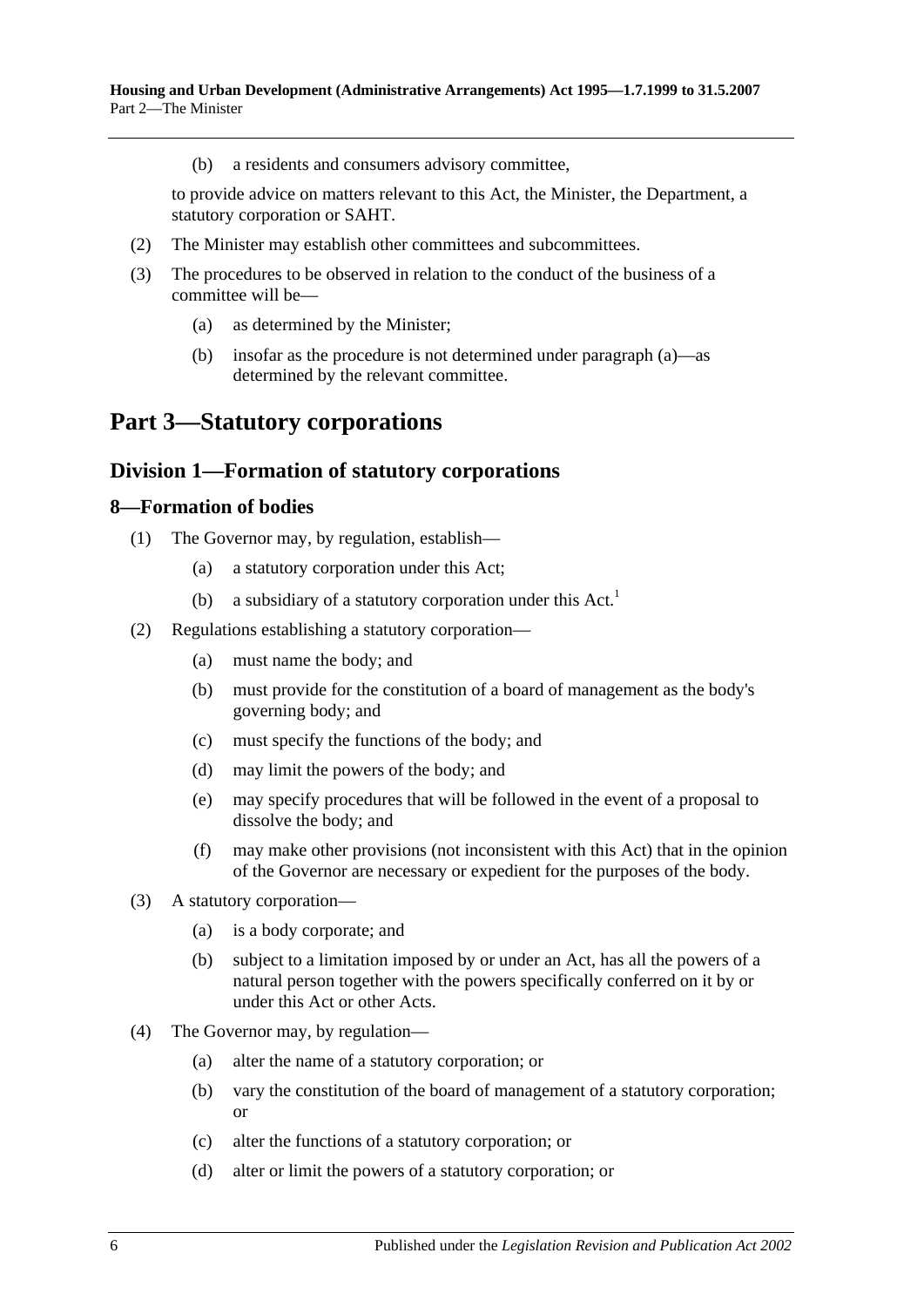- (e) make other provisions (not inconsistent with this Act) that in the opinion of the Governor are necessary or expedient for the purposes of the statutory corporation.
- (5) The Governor may, by regulation—
	- (a) dissolve a body established under this section; and
	- (b) transfer the assets, rights and liabilities of a body dissolved under this provision (either as a whole or in separate parcels specified by regulation)—
		- (i) to the Minister; or
		- (ii) to another statutory corporation; or
		- (iii) to SAHT; or
		- (iv) to the Crown, or to another agent or instrumentality of the Crown (not established under this Act); or
		- (v) with the agreement with the person or body—to a person or body that is not an agent or instrumentality of the Crown; and
	- (c) make other provisions that in the opinion of the Governor are necessary or expedient in connection with the dissolution of the body.
- (6) However, if a regulation is in force under [paragraph](#page-5-4) (e) of [subsection](#page-5-5) (2) in respect of the statutory corporation, a statutory corporation must not be dissolved unless the Governor is satisfied that any relevant procedure prescribed under that paragraph has been followed.
- (7) If a regulation establishing a statutory corporation under this section is disallowed by either House of Parliament, the assets, rights and liabilities of the statutory corporation become assets, rights and liabilities of the Minister.
- **Note—**
	- 1 A subsidiary will also be a statutory corporation for the purposes of this Act.

## <span id="page-6-0"></span>**Division 2—Ministerial control**

#### <span id="page-6-1"></span>**9—Ministerial control**

A statutory corporation is subject to the control and direction of the Minister.

## <span id="page-6-2"></span>**Division 3—Boards**

## <span id="page-6-3"></span>**10—Appointment of boards of statutory corporations**

- (1) A member of a board is appointed by the Governor on conditions determined by the Governor and for a term, not exceeding three years, determined by the Governor and, at the expiration of the term of appointment, is eligible for reappointment.
- (2) The Governor must appoint a member of a board as the board's presiding member.
- (3) The Governor may appoint a suitable person to be the deputy of a member of a board and to act as a member of a board during a period of absence of the member (and a reference in this Act to a member of a board will be taken to include, unless the contrary intention appears, a reference to a deputy while acting as a member of a board).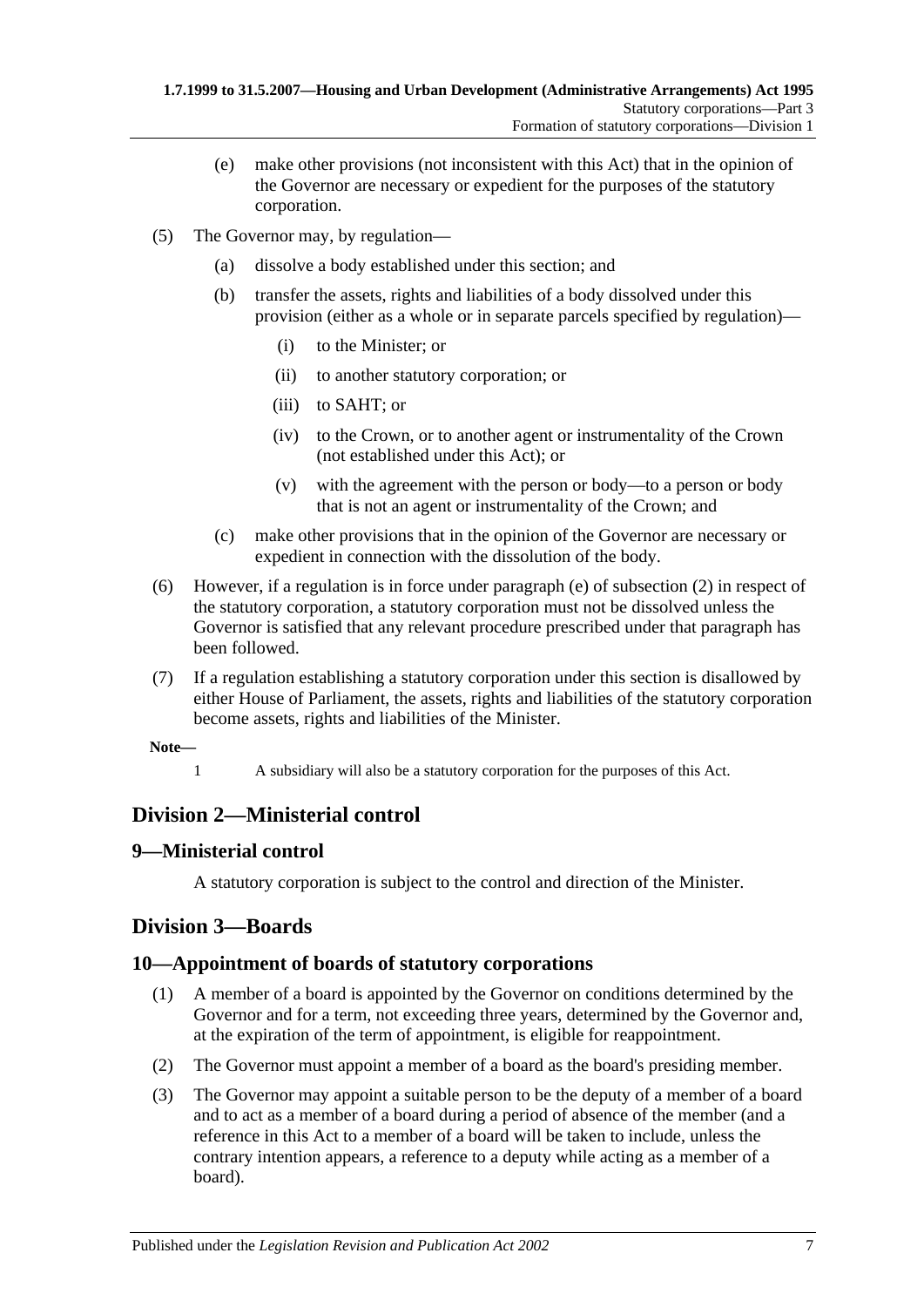- <span id="page-7-2"></span>(4) The Governor may remove a member of a board from office—
	- (a) for breach of, or non-compliance with, a condition of appointment, or on any other basis specified in the instrument of appointment or under an agreement between the Minister and the member; or
	- (b) for misconduct; or
	- (c) for failure or incapacity to carry out official duties satisfactorily; or
	- (d) if serious irregularities have occurred in the conduct of the board's affairs or the board has failed to carry out its functions satisfactorily and the board's membership should, in the opinion of the Governor, be reconstituted for that reason.
- (5) The office of a member of a board becomes vacant if the member—
	- (a) dies; or
	- (b) completes a term of office and is not reappointed; or
	- (c) resigns by written notice to the Minister; or
	- (d) is convicted of an indictable offence or sentenced to imprisonment for an offence; or
	- (e) is removed from office under [subsection](#page-7-2) (4).
- (6) On the office of a member of a board becoming vacant, the Governor may appoint a person to the vacant office.

#### <span id="page-7-0"></span>**11—Allowances and expenses**

A member of a board is entitled to remuneration, allowances and expenses determined by the Governor.

#### <span id="page-7-1"></span>**12—Disclosure of interest**

- (1) A member of a board who has a direct or indirect personal or pecuniary interest in a matter under consideration by the board—
	- (a) must, as soon as he or she becomes aware of his or her interest, disclose the nature and extent of the interest to the board; and
	- (b) must comply with any requirements prescribed by the regulations.

Penalty: Division 5 fine or division 5 imprisonment.

- (2) If a member of a board discloses an interest in a contract or proposed contract and complies with the other requirements of this section—
	- (a) the contract is not liable to be avoided; and
	- (b) the member is not liable to account for profits derived from the contract.
- <span id="page-7-3"></span>(3) If a member of a board fails to make a disclosure of interest or fails to comply with the other requirements of this section in respect of a proposed contract, the contract is liable to be avoided by the board or by the Minister.
- (4) A contract may not be avoided under [subsection](#page-7-3) (3) if a person has acquired an interest in property the subject of the contract in good faith for valuable consideration and without notice of the contravention.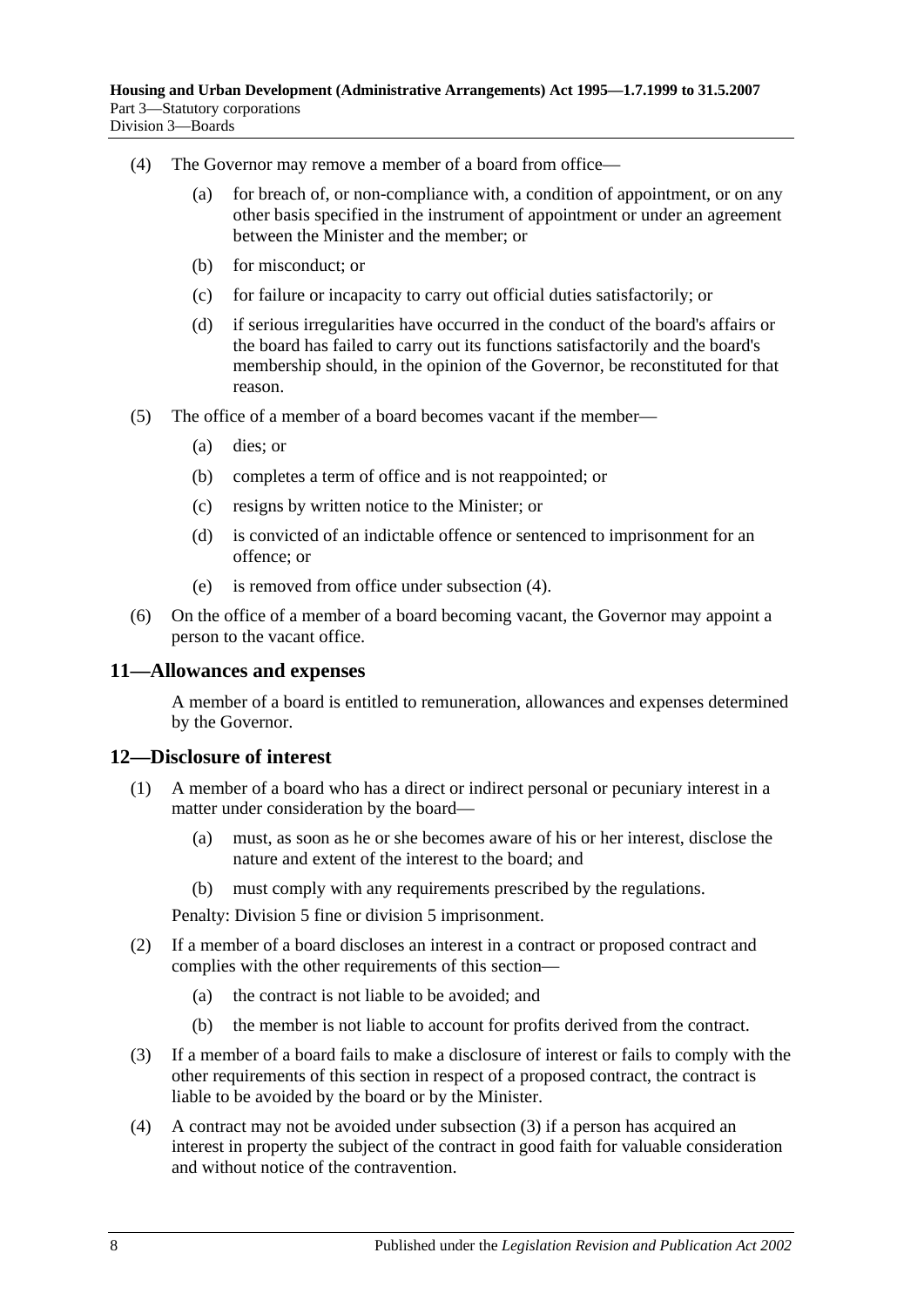(5) If a member of a board has or acquires a personal or pecuniary interest, or is or becomes the holder of an office, such that it is reasonably foreseeable that a conflict might arise with his or her duties as a member of the board, the member must, as soon as reasonably practicable, disclose full and accurate details of the interest or office to the board.

Penalty: Division 4 fine.

- (6) If, in the Minister's opinion, a particular interest is not consistent with the proper discharge of the duties of a member of the board, the Minister may direct the member either to divest himself or herself of the interest or to resign from the board (and non-compliance with the direction constitutes misconduct and hence a ground for removal of the member from the board).
- (7) Without limiting the effect of this section, a member of a board will be taken to have an interest in a matter for the purposes of this section if an associate of the member has an interest in the matter.
- (8) A disclosure under this section must be recorded in the minutes of the board.
- (9) The annual report must include any disclosure made during the relevant financial year by a member of the board of an interest in a matter under consideration by the board.

#### <span id="page-8-0"></span>**13—Members' duties of honesty, care and diligence**

- (1) A member of a board must act honestly in the performance of official functions. Penalty: Division 4 fine or division 4 imprisonment.
- (2) A member of a board must exercise a reasonable degree of care and diligence in performing official functions.

Penalty: Division 4 fine.

- (3) A member or former member of a board must not make improper use of information acquired because of his or her official position to gain, directly or indirectly, a personal advantage for himself, herself or another, or to cause detriment to the board. Penalty: Division 4 fine or division 4 imprisonment.
- (4) A member of a board must not make improper use of his or her official position to gain, directly or indirectly, a personal advantage for himself, herself or another, or to cause detriment to the board.

Penalty: Division 4 fine or division 4 imprisonment.

- (5) This section—
	- (a) operates both inside and outside the State; and
	- (b) is in addition to, and does not limit, other laws.

## <span id="page-8-1"></span>**14—Validity of acts and immunities of members**

- (1) An act or proceeding of a board is not invalid by reason only of a vacancy in its membership or a defect in the appointment of a member.
- <span id="page-8-2"></span>(2) A member of a board incurs no civil liability for an honest act or omission in the performance or exercise, or purported performance or exercise, of the member's or the board's functions, duties or powers under this Act.
- (3) The immunity conferred by [subsection](#page-8-2) (2) does not extend to culpable negligence.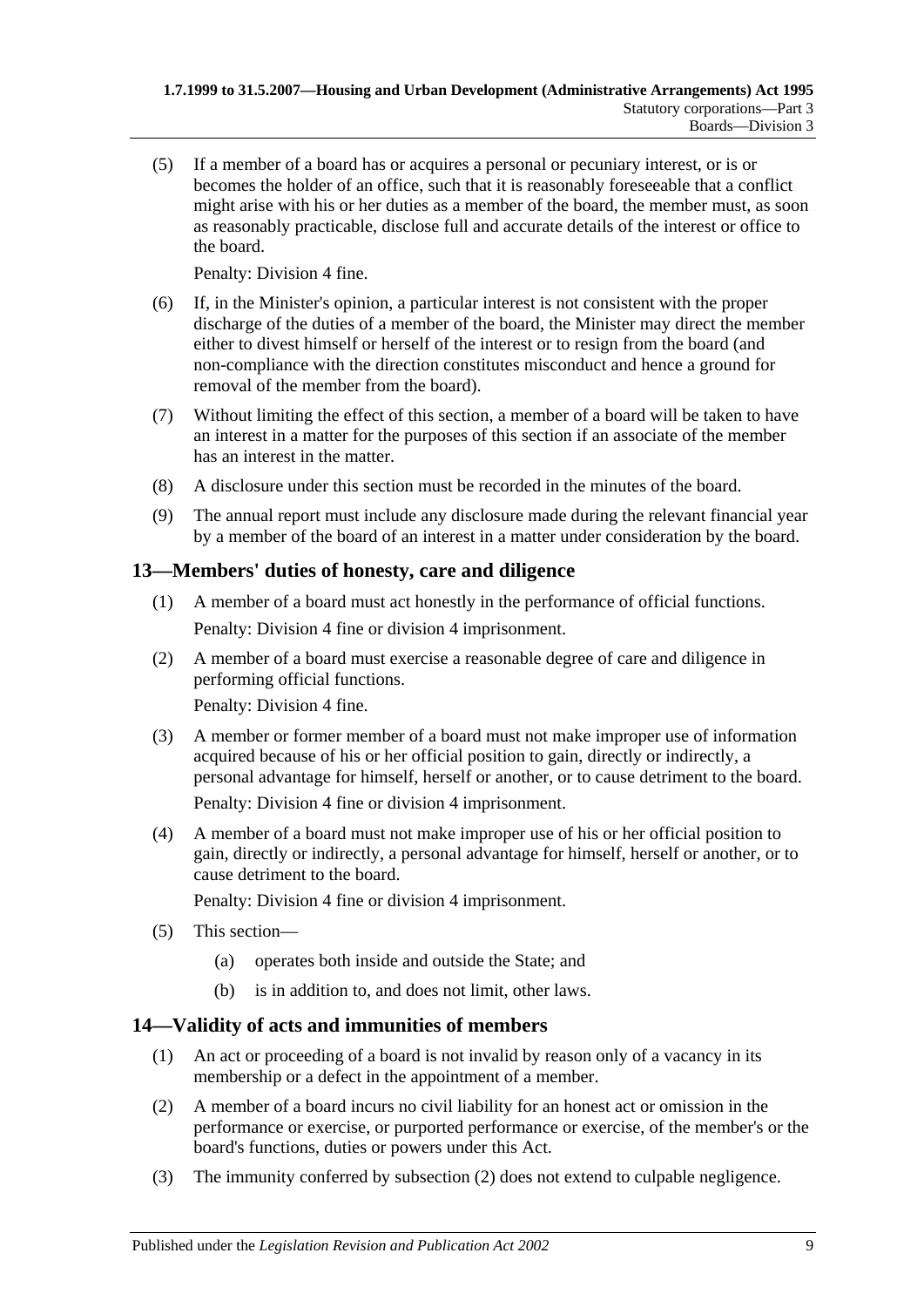(4) A civil liability that would, but for this section, attach to a member attaches instead to the Crown.

## <span id="page-9-0"></span>**15—Proceedings**

- (1) The member appointed to chair meetings of a board will preside at meetings of the board or, in the absence of that member, a member chosen by those present will preside.
- (2) A quorum of a board consists of a number ascertained by dividing the total number of members by half, ignoring any fraction resulting from the division, and adding one (and no business may be transacted at a meeting of the board unless a quorum is present).
- (3) A decision carried by a majority of votes cast by members at a meeting of a board is a decision of the board.
- (4) Each member present at a meeting of a board has one vote on a question arising for decision and, if the votes are equal, the member presiding at the meeting has a second or casting vote.
- (5) A resolution of a board—
	- (a) of which prior notice was given to members of the board in accordance with procedures determined by the board; and
	- (b) in which at least the majority of members of the board expressed their concurrence in writing,

will be taken to be a decision of the board made at a meeting of the board.

- (6) A board must have accurate minutes kept of its proceedings.
- (7) Subject to this Act, a board may determine its own procedures.

#### <span id="page-9-2"></span><span id="page-9-1"></span>**16—General management duties of board**

- (1) The board of a statutory corporation is responsible to the Minister for overseeing the operations of the statutory corporation (and any subsidiary) with the goal of—
	- (a) securing continuing improvements in performance; and
	- (b) protecting the long term viability of the statutory corporation and the Crown's financial and other interests in the statutory corporation.
- (2) Without limiting the effect of [subsection](#page-9-2) (1), the board must for that purpose ensure as far as practicable—
	- (a) that appropriate strategic and operational plans and targets are established; and
	- (b) that the statutory corporation (and any subsidiary) have appropriate management structures and systems for monitoring management performance against plans and targets and that corrective action is taken when necessary; and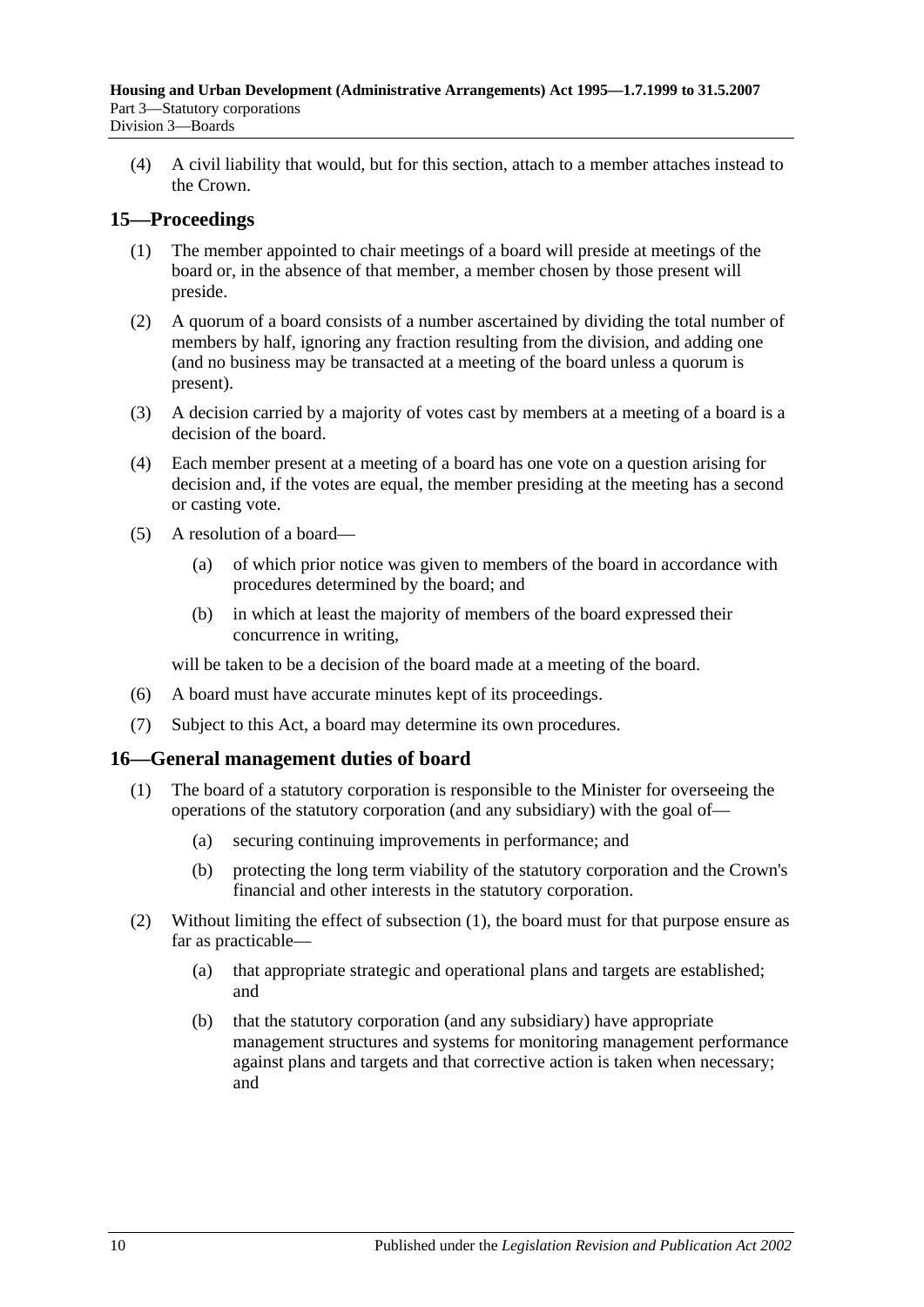- (c) that appropriate systems and practices are established for management and financial planning and control, including systems and practices for the maintenance of accurate and comprehensive records of all transactions, assets and liabilities and physical and human resources of the statutory corporation (and any subsidiary); and
- (d) that all such plans, targets, structures, systems and practices are regularly reviewed and revised as necessary to address changing circumstances and reflect best current commercial practices; and
- (e) that the Minister receives regular reports on the performance of the statutory corporation (and any subsidiary), and on the initiatives of the board; and
- (f) that the Minister is advised, as soon as practicable, of any material development that affects the financial or operating capacity of the statutory corporation (or any subsidiary) or gives rise to an expectation that the corporation (or any subsidiary) may not be able to meet its debts as and when they fall due.

## <span id="page-10-0"></span>**Division 4—Staff etc**

## <span id="page-10-1"></span>**17—Staff etc**

- (1) The Minister will, after consultation with the Chief Executive of the Department and the statutory corporation, determine the staffing arrangements for a statutory corporation (and such staff will, subject to this Act or unless the Minister otherwise determines, be persons who are appointed and hold office under the *[Government](http://www.legislation.sa.gov.au/index.aspx?action=legref&type=act&legtitle=Government%20Management%20and%20Employment%20Act%201985)  [Management and Employment Act](http://www.legislation.sa.gov.au/index.aspx?action=legref&type=act&legtitle=Government%20Management%20and%20Employment%20Act%201985) 1985*).
- (2) A statutory corporation may, with the approval of the Minister or under an authorisation conferred by regulation, engage agents or consultants, and enter into other forms of contract for the provision of services.
- (3) A statutory corporation may, by arrangement with the appropriate authority, make use of the services, facilities or staff of a government department, agency or instrumentality.

## <span id="page-10-2"></span>**Division 5—Committees and delegations**

## <span id="page-10-3"></span>**18—Committees**

- (1) A board must establish such committees (including advisory committees or subcommittees) as the Minister may require.
- (2) A board may establish such other committees (including advisory committees or subcommittees) as the board thinks fit.
- (3) Subject to a direction of the Minister, the membership of a committee will be determined by the board that established the committee and may, but need not, consist of, or include, members of the board.
- <span id="page-10-4"></span>(4) The procedures to be observed in relation to the conduct of the business of a committee will be—
	- (a) as determined by the Minister or the relevant board; or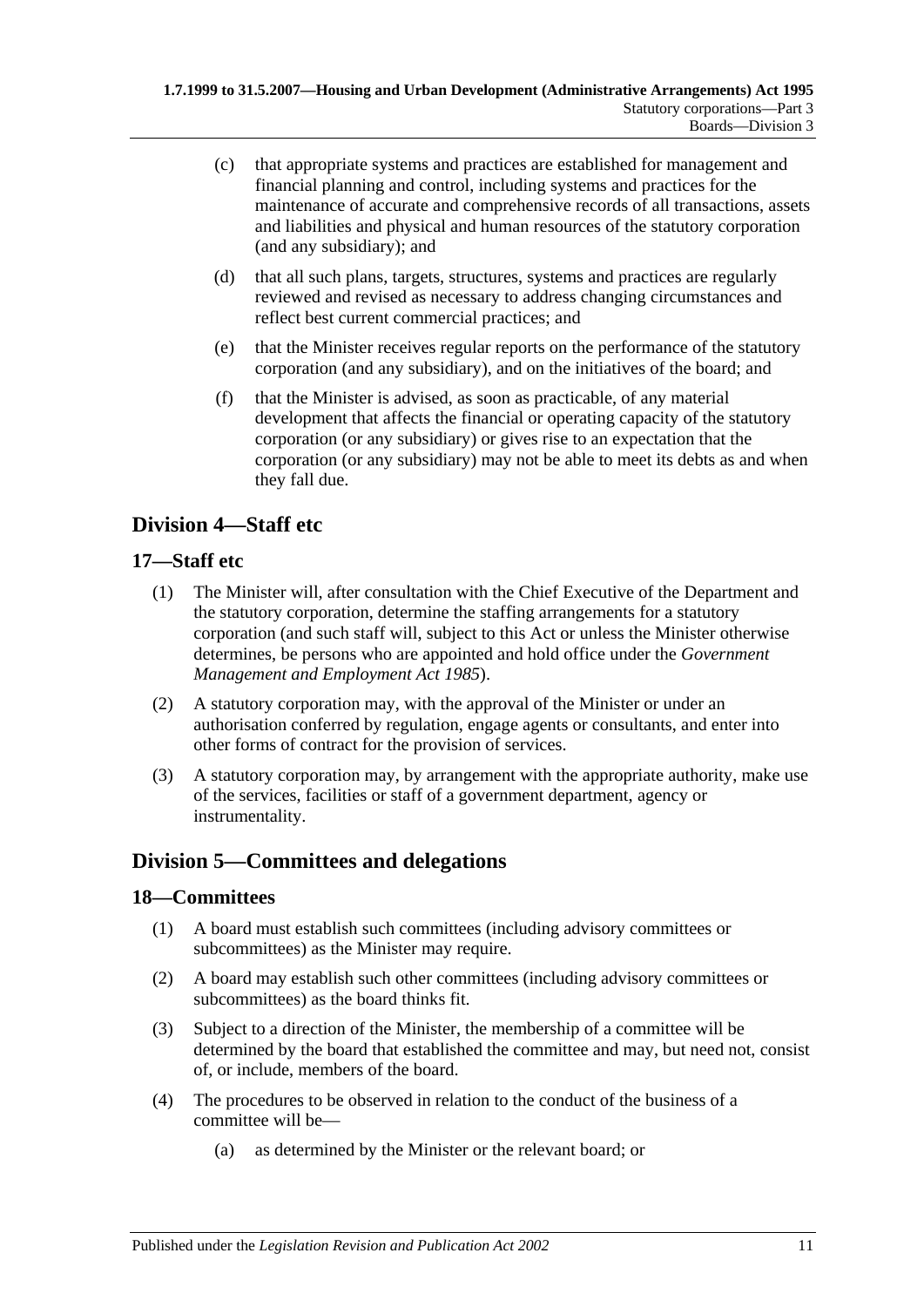(b) insofar as the procedure is not determined under [paragraph](#page-10-4) (a), as determined by the committee.

#### <span id="page-11-0"></span>**19—Delegations**

- (1) A board may delegate a function or power conferred on or vested in the board (or its statutory corporation) under this Act—
	- (a) to a specified person or body; or
	- (b) to a person occupying a specified office or position.
- (2) A delegation—
	- (a) may be made subject to conditions and limitations specified in the instrument of delegation; and
	- (b) if the instrument of delegation so provides, may be further delegated by the delegate; and
	- (c) is revocable at will and does not prevent the board from acting itself in a matter.

## <span id="page-11-1"></span>**Division 6—Operational, property and financial matters**

#### <span id="page-11-2"></span>**20—Common seal**

A statutory corporation must have a common seal and if a document appears to bear the common seal of the statutory corporation, it will be presumed in the absence of proof to the contrary that the common seal of the statutory corporation was properly affixed to the document.

#### <span id="page-11-3"></span>**21—Specific powers**

- <span id="page-11-4"></span>(1) Without limiting another provision of this Act, but subject to a limitation or condition imposed by the Minister in relation to the statutory corporation, a statutory corporation may—
	- (a) sue and be sued;
	- (b) acquire, hold, deal with and dispose of real and personal property (or an interest in real or personal property), and grant or hold a lease or licence;
	- (c) with the approval of the Minister or as authorised by regulation—acquire, hold, deal with and dispose of shares in, or securities issued by, another body corporate, or participate in the formation of another body;
	- (d) with the approval of the Minister or as authorised by regulation—borrow money and obtain other forms of financial accommodation;
	- (e) establish and operate ADI accounts and invest money;
	- (f) enter into any kind of contract or arrangement;
	- (g) exercise other powers conferred by regulation;
	- (h) exercise other powers that are necessary, expedient or incidental to the functions of the statutory corporation.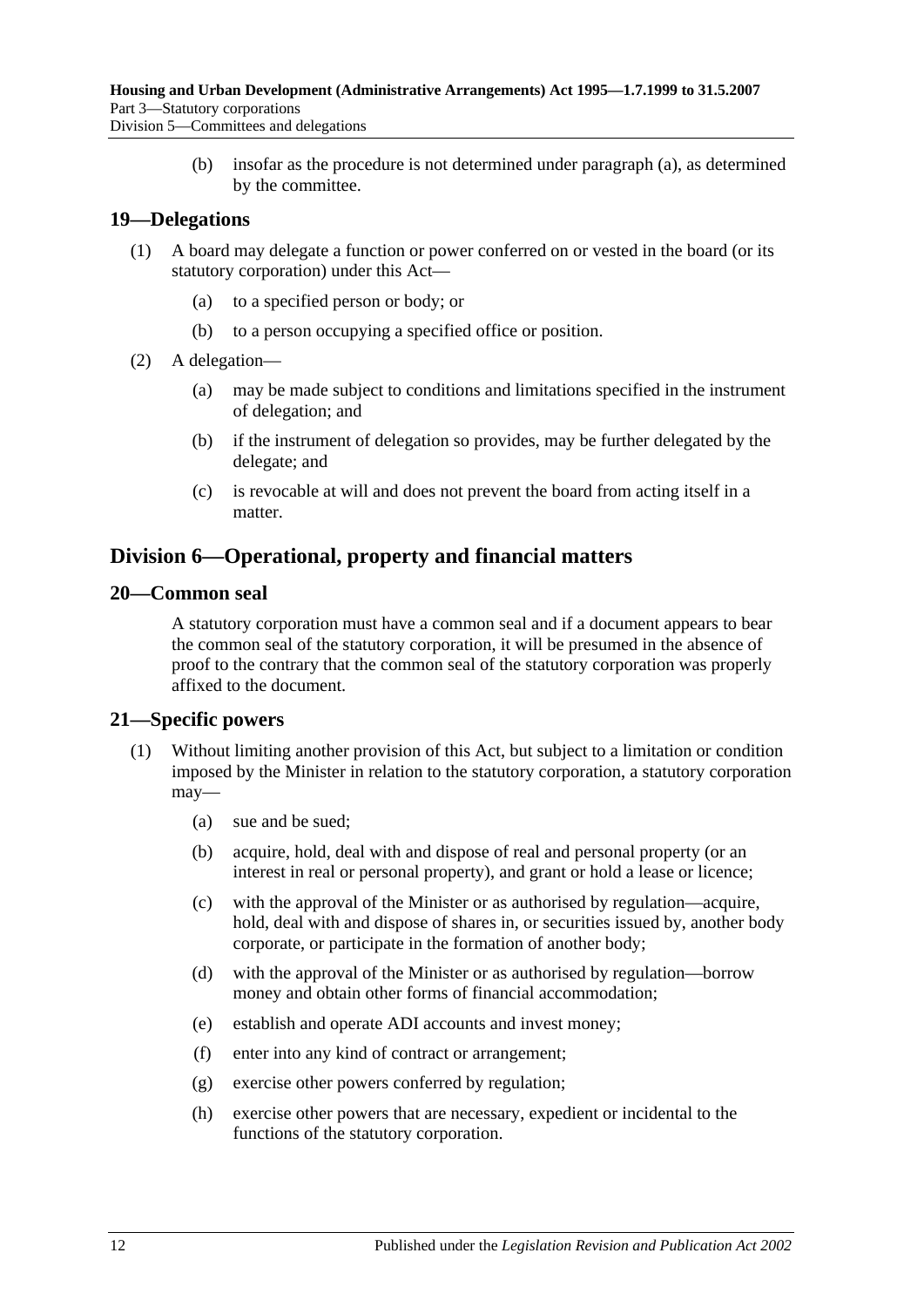- <span id="page-12-3"></span>(2) A statutory corporation must not establish a trust scheme or a partnership or other scheme or arrangement for sharing of profits or joint venture with another person or undertake an operation or transaction pursuant to such a scheme or arrangement.
- (3) However, [subsection](#page-12-3) (2) does not apply if—
	- (a) the statutory corporation is acting with the approval of the Minister; or
	- (b) the other party to the scheme or arrangement is another statutory corporation, SAHT or SACHA; or
	- (c) a regulation provides that [subsection](#page-12-3) (2) does not apply to the statutory corporation.
- (4) The Minister must obtain the concurrence of the Treasurer before giving an approval under [subsection](#page-11-4) (1)(d).

#### <span id="page-12-0"></span>**22—Property to be held on behalf of Crown**

A statutory corporation holds its property on behalf of the Crown.

#### <span id="page-12-4"></span><span id="page-12-1"></span>**23—Transfer of property etc**

- <span id="page-12-5"></span>(1) The Minister may with the concurrence of the Treasurer, by notice in the Gazette—
	- (a) transfer an asset, right or liability of the Minister to a statutory corporation or to SAHT;
	- (b) transfer an asset, right or liability of a statutory corporation—
		- (i) to the Minister; or
		- (ii) to another statutory corporation; or
		- (iii) to SAHT or SACHA; or
		- (iv) to the Crown, or to another agent or instrumentality of the Crown (not established under this Act); or
		- (v) in prescribed circumstances, subject to prescribed conditions (if any), and with the agreement of the person or body—to a person or body that is not an agent or instrumentality of the Crown.
- (2) A notice under [subsection](#page-12-4) (1) may make other provisions that in the opinion of the Minister are necessary or expedient in connection with the relevant transfer.
- (3) However, the Minister must not act under [subsection](#page-12-5) (1)(b) if to do so would contravene an express agreement entered into by the Minister that limits the Minister's powers in relation to the statutory corporation.

#### <span id="page-12-6"></span><span id="page-12-2"></span>**24—Securities**

- (1) A statutory corporation may, with the approval of the Minister—
	- (a) grant a mortgage or charge over an asset of the statutory corporation; or
	- (b) enter into a contract of guarantee or indemnity; or
	- (c) issue debentures or promissory notes that are charged over the assets of the statutory corporation generally, or over specified assets of the statutory corporation; or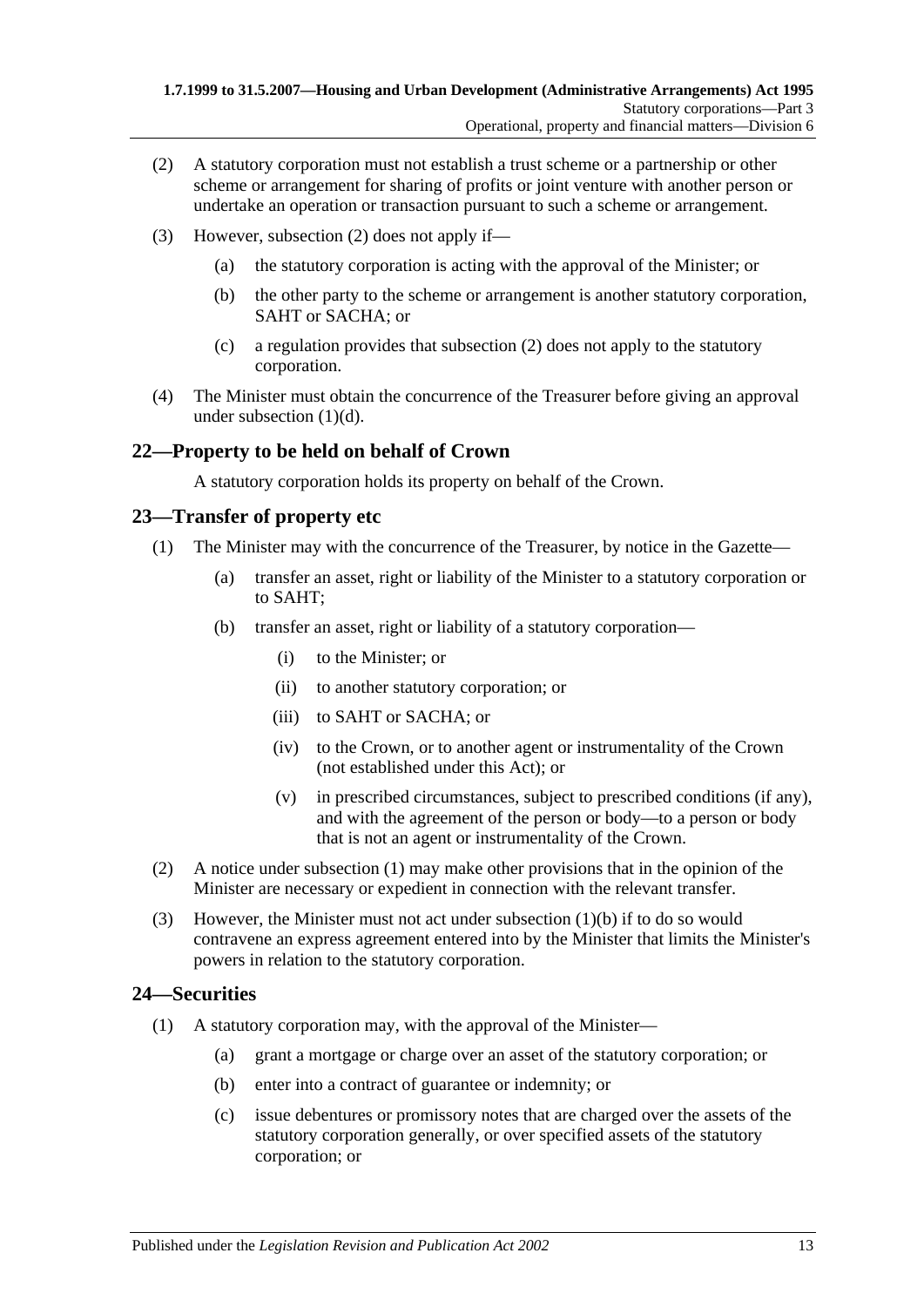Division 6—Operational, property and financial matters

- (d) issue inscribed debenture stock in accordance with a scheme prescribed by the regulations.
- (2) The Minister must obtain the concurrence of the Treasurer before giving an approval under [subsection](#page-12-6) (1).
- (3) A liability of a statutory corporation incurred with the concurrence of the Treasurer is guaranteed by the Treasurer.

#### <span id="page-13-0"></span>**25—Tax and other liabilities**

- (1) The Treasurer may require a statutory corporation to pay all or specified rates, duties, taxes and imposts, and to assume other liabilities and duties (either generally or of a specified kind), as would apply under the law of the State if the statutory corporation were a public company.
- <span id="page-13-2"></span>(2) The Treasurer may require a statutory corporation to pay to the Treasurer, for the credit of the Consolidated Account, such amounts as the Treasurer from time to time determines to be equivalent in effect to either (or both) of the following:
	- (a) income tax and other taxes or imposts that the statutory corporation does not pay to the Commonwealth but would be liable to pay under the law of the Commonwealth if it were constituted and organised in such manner as the Treasurer determines to be appropriate for the purposes of this subsection as a public company or, in the case of a statutory corporation with two or more divisions, as two or more public companies; and
	- (b) council rates that the statutory corporation would be liable to pay to a council if the statutory corporation were a public company.
- (3) Amounts determined to be payable under [subsection](#page-13-2) (2) must be paid by the statutory corporation at the times and in the manner determined by the Treasurer.

## <span id="page-13-3"></span><span id="page-13-1"></span>**26—Dividends**

- (1) A statutory corporation to which this section applies must, before the end of each financial year, recommend to the Minister that the statutory corporation pay a specified dividend, or not pay a dividend, for that financial year, as the statutory corporation considers appropriate.
- (2) The Minister may, in consultation with the Treasurer, by notice to the statutory corporation—
	- (a) approve a recommendation of the statutory corporation under [subsection](#page-13-3) (1); or
	- (b) determine that a specified dividend be paid, or that no dividend be paid,

as the Minister and the Treasurer consider appropriate.

<span id="page-13-4"></span>(3) A statutory corporation to which this section applies must, if so required by the Minister at any time during a financial year, recommend to the Minister that a specified interim dividend or specified interim dividends be paid by the statutory corporation for that financial year, or that no such dividend or dividends be paid by the statutory corporation, as the corporation considers appropriate.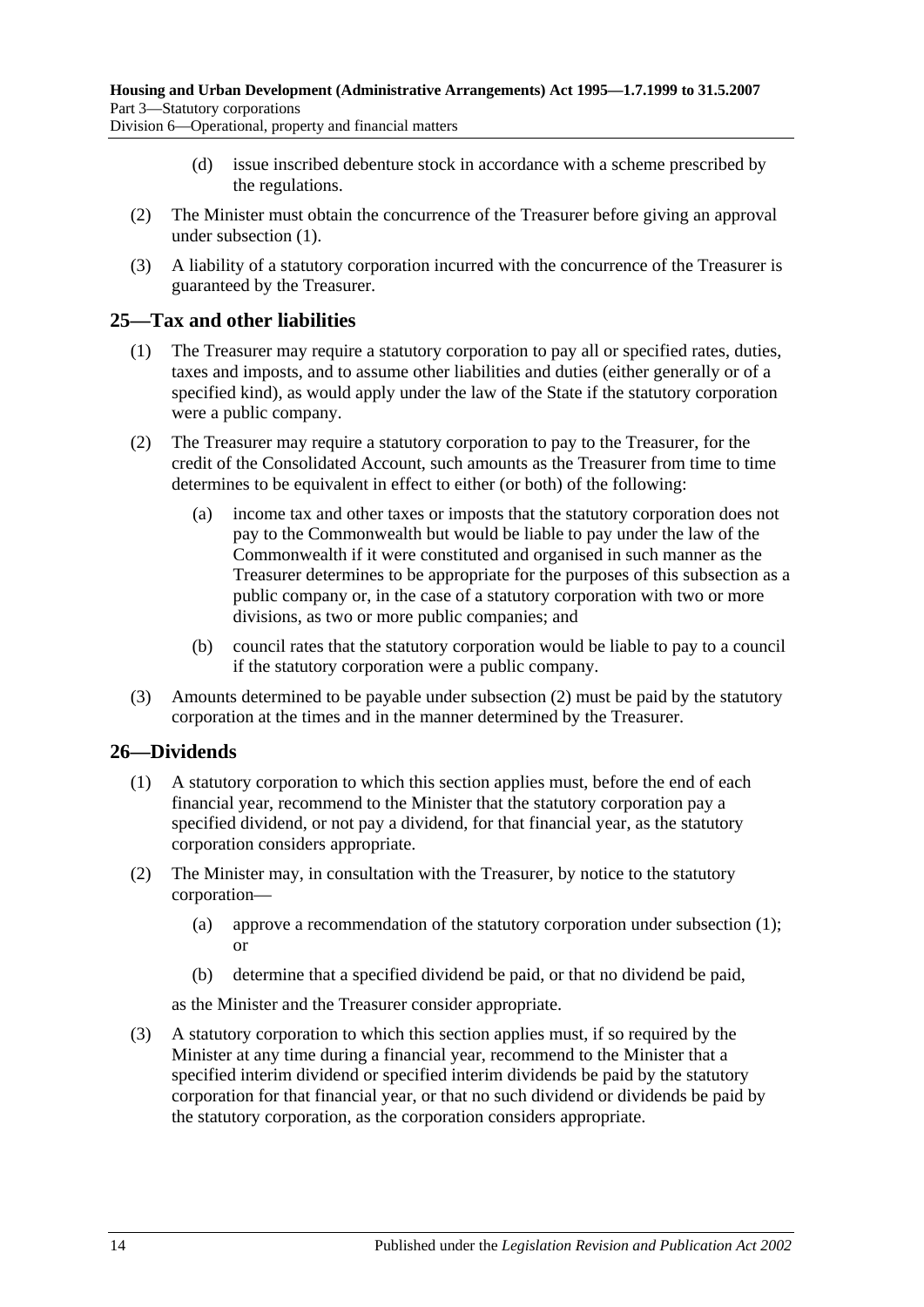- (4) The Minister may, in consultation with the Treasurer, by notice to the statutory corporation—
	- (a) approve a recommendation of the statutory corporation under [subsection](#page-13-4) (3); or
	- (b) determine that an interim dividend or interim dividends be paid, or that no interim dividend be paid,

as the Minister and the Treasurer consider appropriate.

- (5) If a dividend or interim dividend or dividends is or are to be paid by a statutory corporation, the dividend or interim dividend or dividends must be paid by the statutory corporation to the Minister in the manner and at the time or times determined by the Minister in consultation with the Treasurer.
- (6) If the Minister receives an amount from a statutory corporation under this section, the Minister may, in consultation with the Treasurer—
	- (a) allocate that amount, or a part of that amount, in a manner determined by the Minister; or
	- (b) pay that amount, or a part of that amount, for the credit of the Consolidated Account.
- (7) A recommendation under this section must be made by the board of the statutory corporation and may not be made by a person or committee pursuant to a delegation.
- (8) This section applies to a statutory corporation that is required to comply with this section by the Minister in consultation with the Treasurer.

## <span id="page-14-0"></span>**27—Audit and accounts**

- (1) A statutory corporation must, unless exempted by the Minister after consultation with the Treasurer, establish and maintain effective internal auditing of its operations.
- (2) A statutory corporation must keep proper accounting records in relation to its financial affairs, and must have annual statements of accounts prepared in respect of each financial year.
- (3) The accounting records and statements of accounts must comply with any applicable instructions of the Treasurer under section 41 of the *[Public Finance and Audit](http://www.legislation.sa.gov.au/index.aspx?action=legref&type=act&legtitle=Public%20Finance%20and%20Audit%20Act%201987)  Act [1987](http://www.legislation.sa.gov.au/index.aspx?action=legref&type=act&legtitle=Public%20Finance%20and%20Audit%20Act%201987)*.
- (4) The Auditor-General may at any time audit the accounts of a statutory corporation and must audit the annual statement of accounts.

## <span id="page-14-1"></span>**Division 7—Performance and reporting obligations**

#### <span id="page-14-2"></span>**28—Objectives**

- (1) The Minister may, after consultation with a statutory corporation, prepare a statement setting various objectives, targets or goals that the statutory corporation is to pursue over the period specified in the statement and dealing with such other matters as the Minister considers appropriate.
- (2) The statutory corporation must review the statement whenever it is necessary to do so on account of a direction of the Minister under this Act, and in any event at least once in every twelve month period.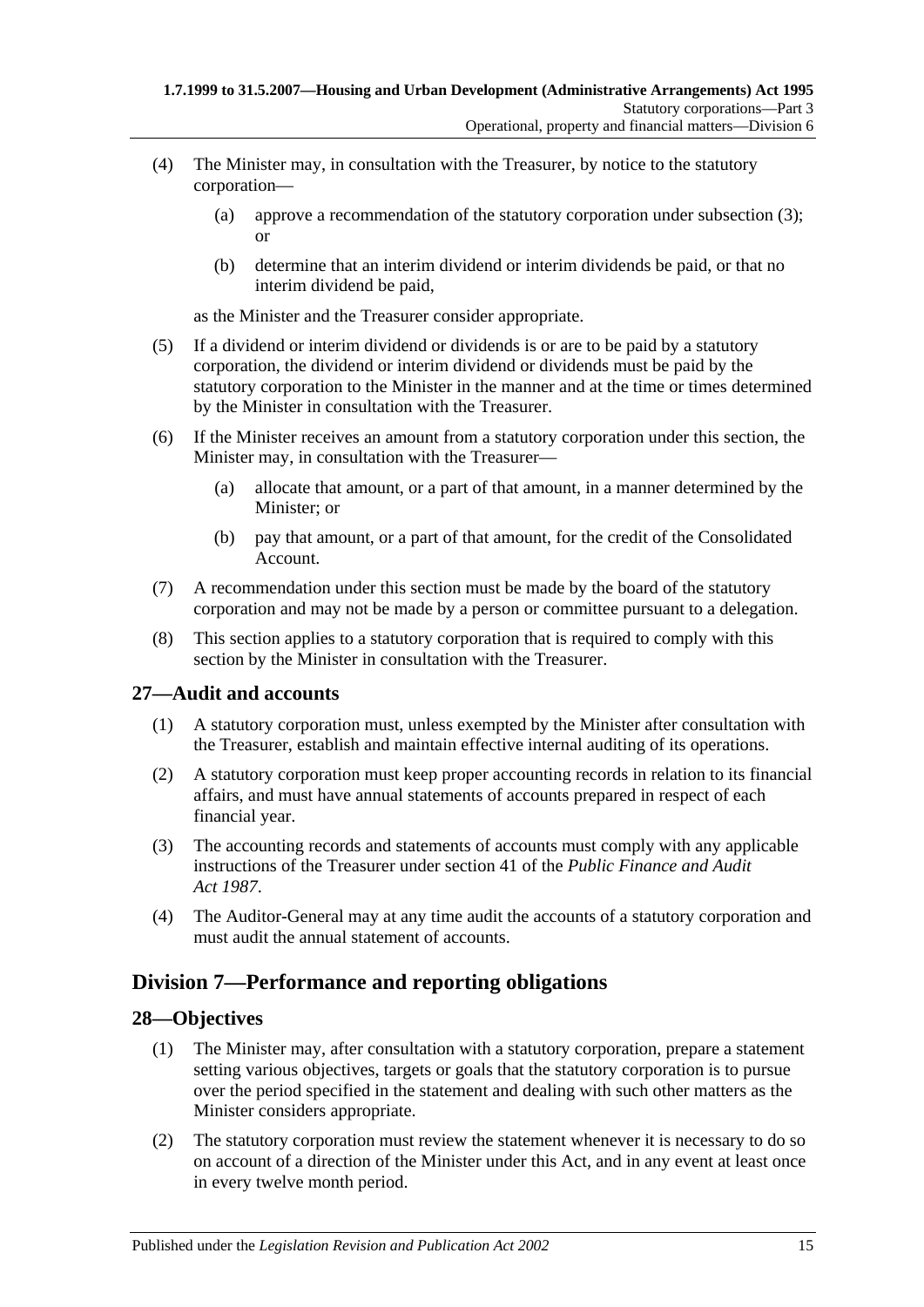- (3) The Minister may, after consultation with a statutory corporation, amend a statement issued in relation to that statutory corporation at any time.
- (4) The Minister must consult with the Treasurer if the statutory corporation is to be set financial objectives, targets or goals.

#### <span id="page-15-0"></span>**29—Provision of information and reports to the Minister**

- (1) A statutory corporation must, at the request of the Minister, furnish the Minister with such information or records in the possession or control of the statutory corporation as the Minister may require in such manner and form as the Minister may require.
- (2) If a record in the possession or control of a statutory corporation is furnished to the Minister under this section, the Minister may make, retain and deal with copies of the record as the Minister thinks fit.
- <span id="page-15-6"></span>(3) If a statutory corporation considers that information or record furnished under this section contains matters that should be treated for any reason as confidential, the statutory corporation may advise the Minister of that opinion giving the reason for the opinion, and the Minister may, subject to [subsection](#page-15-5) (4), act on that advice as the Minister thinks fit.
- <span id="page-15-5"></span>(4) If the Minister is satisfied on the basis of the statutory corporation's advice under [subsection](#page-15-6) (3) that the statutory corporation owes a duty of confidence in respect of a matter, the Minister must ensure the observance of that duty in respect of the matter, but this subsection does not prevent the Minister from disclosing the matter as required in the proper performance of ministerial functions or duties.

#### <span id="page-15-1"></span>**30—Annual report**

- (1) A statutory corporation must, on or before 30 September in each year, prepare and present to the Minister a report on the operations of the statutory corporation during the financial year that ended on the preceding 30 June.
- (2) The report must incorporate the audited accounts and financial statements of the statutory corporation.
- (3) The Minister must, within 12 sitting days after receiving a report under this section, have copies of the report laid before both Houses of Parliament.

## <span id="page-15-2"></span>**Part 4—Miscellaneous**

#### <span id="page-15-3"></span>**31—Acquisition of land**

A statutory corporation may, with the consent of the Minister, acquire land for a purpose associated with the performance of its functions under and in accordance with the *[Land Acquisition Act](http://www.legislation.sa.gov.au/index.aspx?action=legref&type=act&legtitle=Land%20Acquisition%20Act%201969) 1969*.

#### <span id="page-15-4"></span>**32—Power to enter land**

- (1) A person authorised in writing by the Minister to do so may enter land and conduct a survey, valuation, test or examination that the Minister considers necessary or expedient for the purposes of this Act.
- (2) A person must not enter land under this section unless the person has given reasonable notice of his or her intention to do so to the occupier of the land.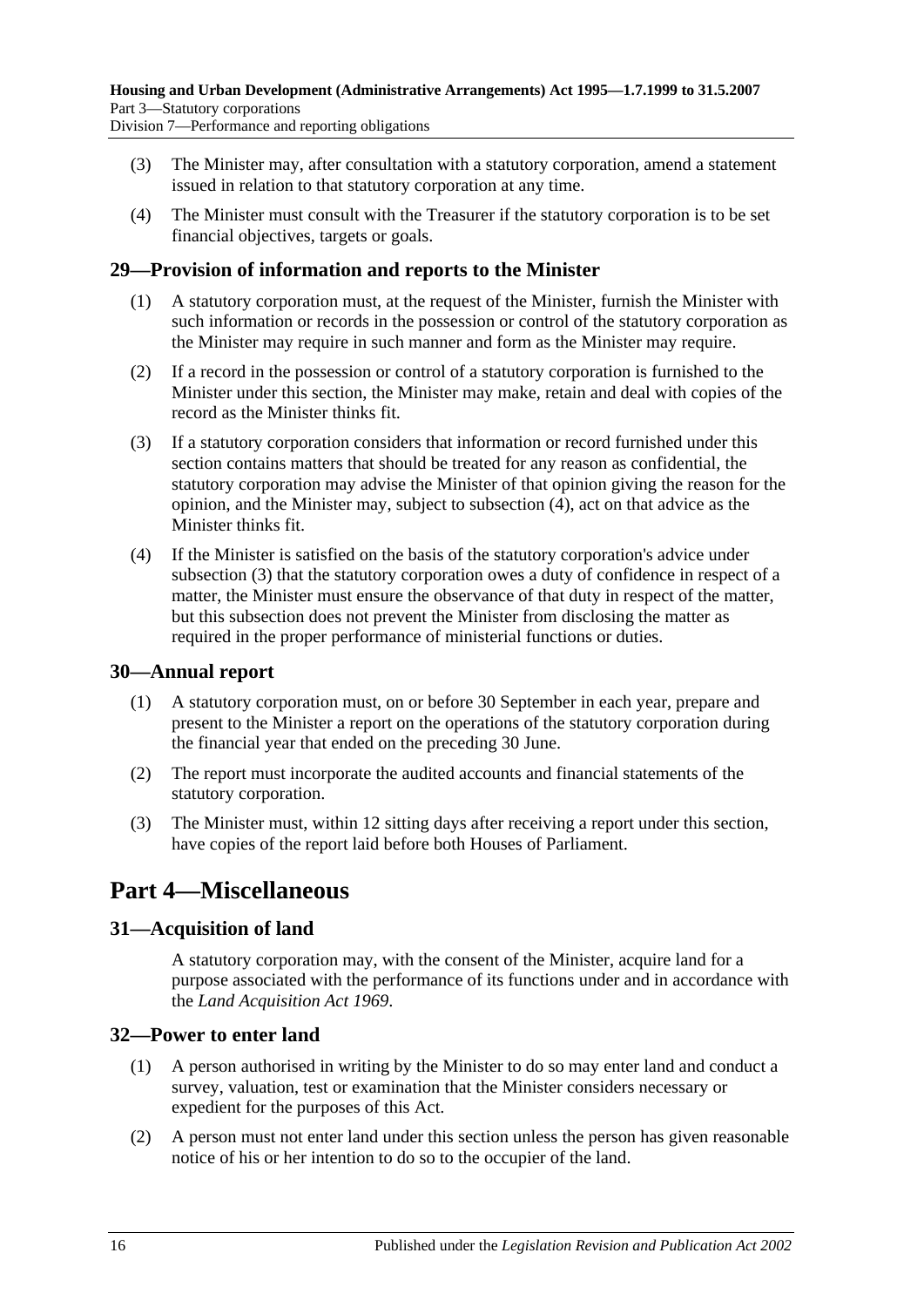(3) A person must not, without reasonable excuse, hinder a person in the exercise of a power under this section.

Penalty: Division 6 fine.

(4) This section does not limit a power conferred by or under an agreement or mortgage, or by or under another Act or law.

#### <span id="page-16-0"></span>**33—Satisfaction of Treasurer's guarantee**

A liability of the Treasurer arising by virtue of a guarantee under this Act is to be paid out of the Consolidated Account (which is appropriated to the necessary extent).

#### <span id="page-16-1"></span>**34—Effect of transfers**

- (1) The transfer of an asset, right or liability under this Act operates by force of this Act and despite the provisions of another law.
- (2) The transfer of a liability under this Act operates to discharge the body from which the liability was transferred from the liability.

#### <span id="page-16-5"></span><span id="page-16-2"></span>**35—Registering authorities to note transfer**

- (1) The Registrar-General or another authority required or authorised under a law of the State to register or record transactions affecting assets, rights or liabilities, or documents relating to such transactions, must, on application under this section, register or record in an appropriate manner the transfer to the Minister or another body of an asset, right or liability by regulation, proclamation or notice under this Act.
- (2) An instrument relating to an asset, right or liability that has transferred to the Minister or a body by regulation, proclamation or notice under this Act must, if the instrument is executed by the Minister or the body and is otherwise in an appropriate form, be registered or recorded by the Registrar-General or another appropriate authority despite the fact that the Minister or the body has not been registered or recorded as the proprietor of the property under [subsection](#page-16-5) (1).
- (3) The vesting of property by regulation, proclamation or notice under this Act, and an instrument evidencing or giving effect to that vesting, are exempt from stamp duty.

#### <span id="page-16-3"></span>**36—Offences**

- (1) A prosecution for an offence against this Act may be commenced within three years after the date of the alleged commission of the offence or, with the authorisation of the Attorney-General, at a later time within five years after the date of the alleged commission of the offence.
- (2) An apparently genuine document purporting to be signed by the Attorney-General and to authorise the commencement of proceedings for an offence against this Act will be accepted in legal proceedings, in the absence of proof to the contrary, as proof of the authorisation.

#### <span id="page-16-4"></span>**36A—Approvals by Minister or Treasurer**

A matter under this Act for which the approval of the Minister or the Treasurer is required will be regarded as having that approval—

(a) whether the approval is given in respect of that particular matter or a class of matters to which it belongs; and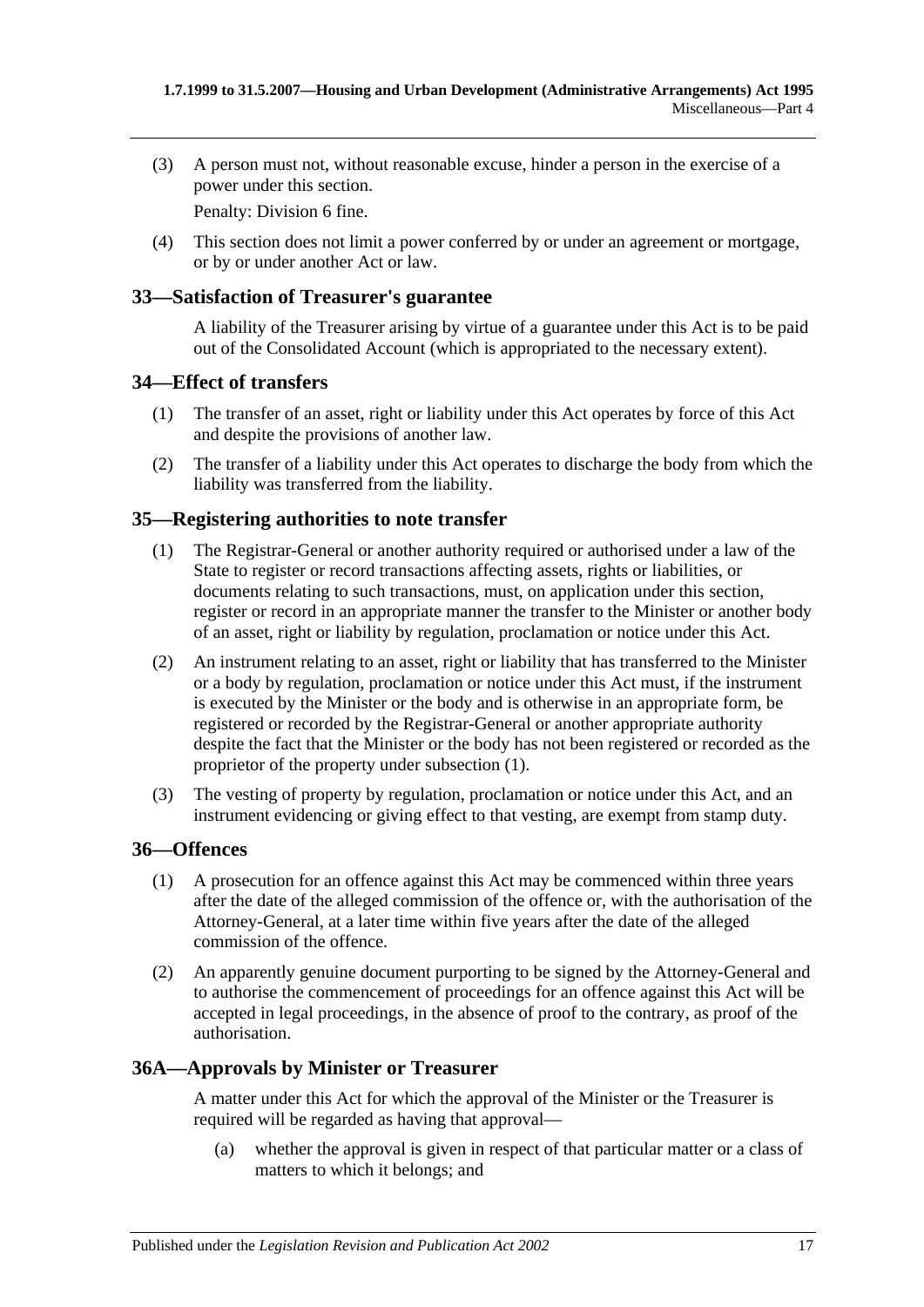(b) whether the approval is given by the Minister or Treasurer or by a person acting with the authority of the Minister or Treasurer.

#### <span id="page-17-4"></span><span id="page-17-0"></span>**37—Regulations**

- (1) The Governor may make regulations that are contemplated by, or necessary or expedient for the purposes of, this Act.
- (2) Without limiting the generality of [subsection](#page-17-4) (1), the regulations may—
	- (a) make provision for, or in relation to, the form or content of any agreement between a statutory corporation and another party;
	- (b) make provision in relation to—
		- (i) the operations of a statutory corporation;
		- (ii) the dissolution of a statutory corporation;
	- (c) make provision for matters relevant to landlord and tenant issues arising from the provision of public housing;
	- (d) make provision for information to be kept by statutory corporations, and for the provision of reports or returns to the Minister or a prescribed person or authority;
	- (e) prescribe penalties, not exceeding \$500, for a breach of a regulation.
- (3) The regulations may—
	- (a) be of general or limited application; and
	- (b) make different provision according to the persons, things or circumstances to which they are expressed to apply; and
	- (c) provide that a matter or thing is to be determined, dispensed with, regulated or prohibited according to the discretion of the Minister or a prescribed person or authority.

## <span id="page-17-1"></span>**Schedule 2—Transitional provisions**

#### <span id="page-17-2"></span>**1—Interpretation**

In this Schedule—

*Homestart* means *Homestart Finance Ltd* (ACN 008 272437);

*relevant day* means the day on which this Schedule comes into operation;

*Urban Land Trust* means the South Australian Urban Land Trust (as in existence immediately before the relevant day).

#### <span id="page-17-3"></span>**3—Dissolution of Homestart**

Homestart is, by force of this clause, dissolved.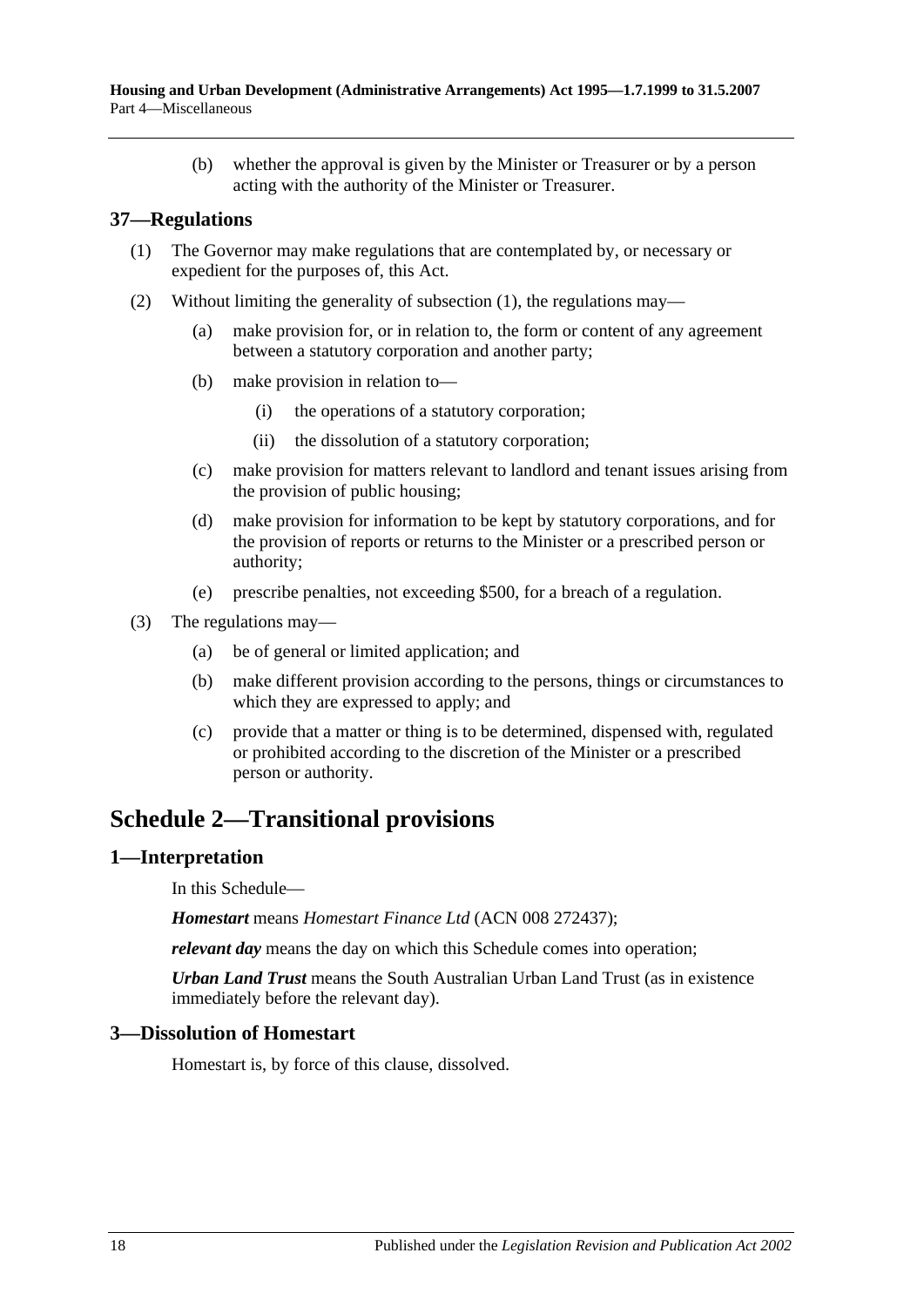#### <span id="page-18-4"></span><span id="page-18-0"></span>**4—Staff**

- (1) The Governor may, by proclamation, transfer the employment of a person who was an officer or employee of Homestart or the Urban Land Trust immediately before the relevant day—
	- (a) to the Department; or
	- (b) to SAHT; or
	- (c) to a statutory corporation established under this Act.
- (2) The transfer of a person under [subclause](#page-18-4) (1) does not affect—
	- (a) existing conditions of employment or existing or accruing rights to leave; or
	- (b) a process commenced for variation of those conditions or rights.

#### <span id="page-18-5"></span><span id="page-18-1"></span>**5—Vesting of property etc in the Minister**

- (1) The Minister succeeds to all the property, assets, rights, powers, liabilities and obligations of Homestart and the Urban Land Trust.
- (2) However, [subclause](#page-18-5) (1) does not apply to property, assets, rights, powers, liabilities or obligations vested by the Governor, by proclamation, in—
	- (a) the Crown; or
	- (b) another Minister of the Crown; or
	- (c) an agent or instrumentality of the Crown; or
	- (d) a statutory corporation established under this Act.
- (3) The vesting of property by this clause, and an instrument evidencing or giving effect to that vesting, are exempt from stamp duty.
- <span id="page-18-6"></span>(4) The Registrar-General or another authority required or authorised under a law of the State to register or record transactions affecting assets, rights or liabilities, or documents relating to such transactions, must, on application under this clause, register or record in an appropriate manner a vesting under this clause.
- (5) An instrument relating to an asset, right or liability that has vested in the Minister or a body under this clause must, if the instrument is executed by the Minister or the body and is otherwise in an appropriate form, be registered or recorded by the Registrar-General or another appropriate authority despite the fact that the Minister or the body has not been registered or recorded as the proprietor of the property under [subclause](#page-18-6) (4).

## <span id="page-18-2"></span>**6—Statutory fund**

The South Australian Urban Land Trust Fund vests in the Minister.

#### <span id="page-18-3"></span>**7—References**

The Governor may, by proclamation, declare that a reference in an Act or instrument (or an instrument of a specified class) to Homestart or the Urban Land Trust is to be taken to be a reference to the Minister, or to a body specified in the proclamation.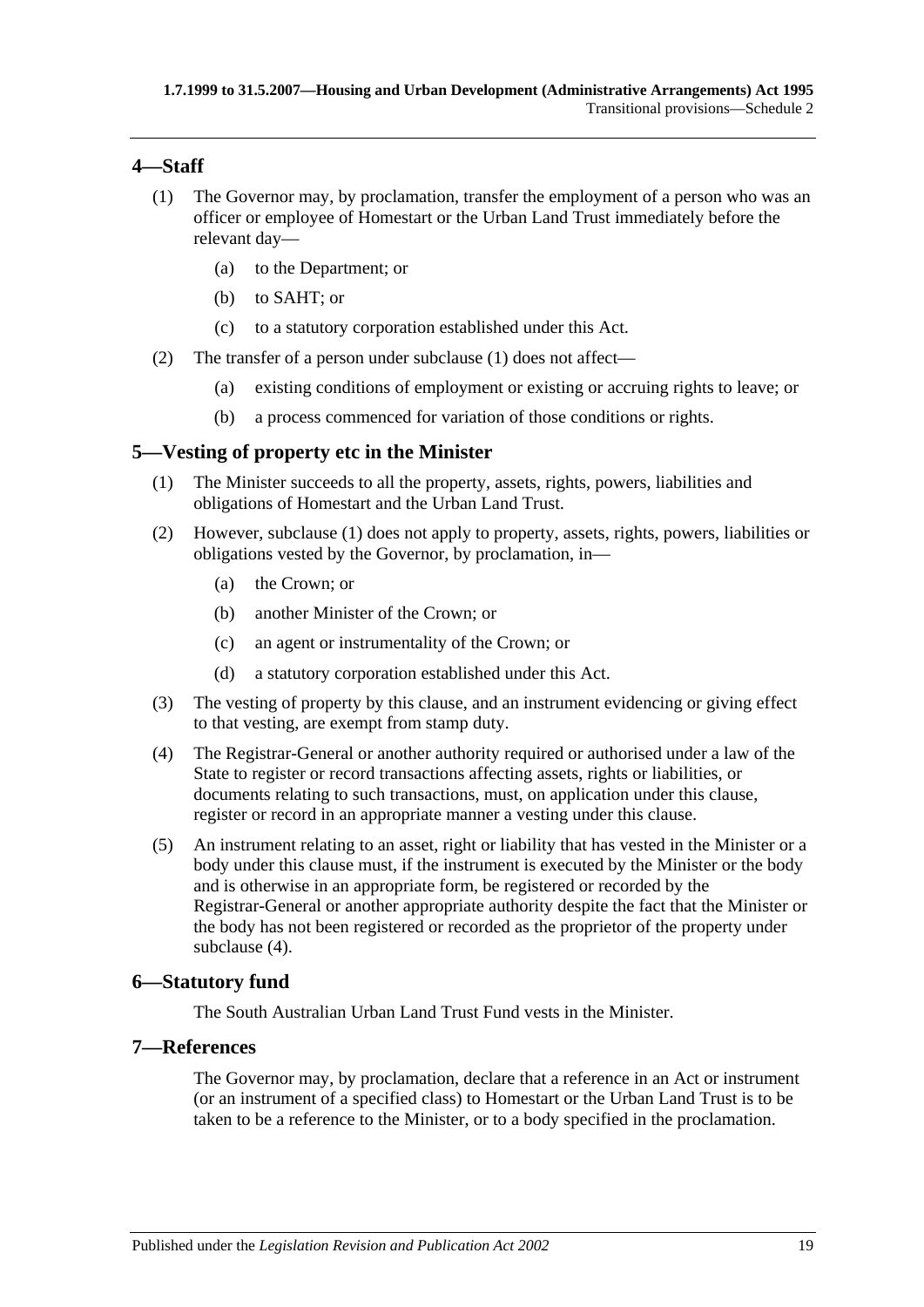## <span id="page-19-0"></span>**8—Regulations**

The regulations may contain other provisions of a saving or transitional nature consequent on the enactment of this Act.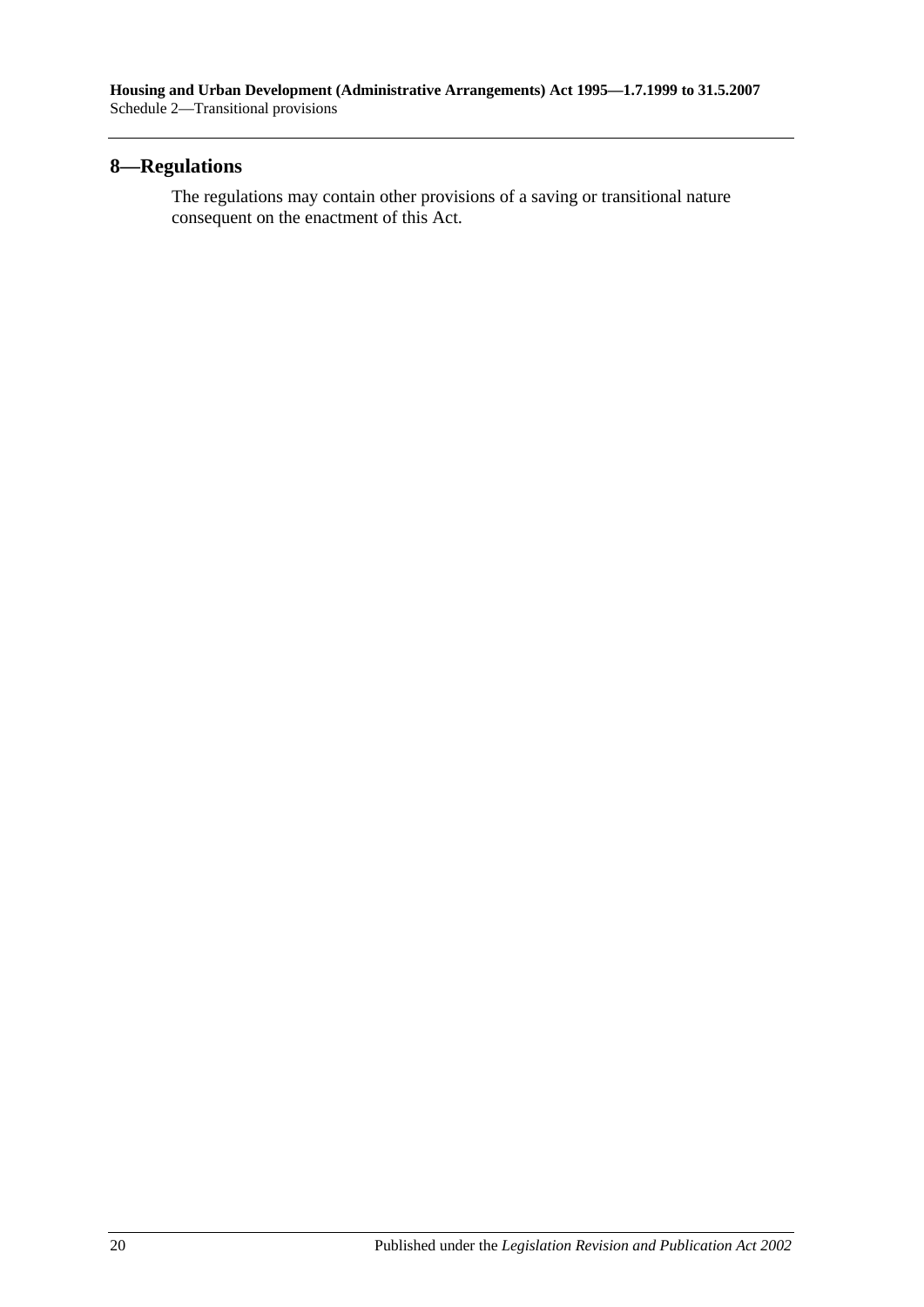# <span id="page-20-0"></span>**Legislative history**

## **Notes**

- Amendments of this version that are uncommenced are not incorporated into the text.
- Please note—References in the legislation to other legislation or instruments or to titles of bodies or offices are not automatically updated as part of the program for the revision and publication of legislation and therefore may be obsolete.
- Earlier versions of this Act (historical versions) are listed at the end of the legislative history.
- For further information relating to the Act and subordinate legislation made under the Act see the Index of South Australian Statutes or www.legislation.sa.gov.au.

## **Legislation repealed by principal Act**

The *Housing and Urban Development (Administrative Arrangements) Act 1995* repealed the following:

*Urban Land Trust Act 1981*

## **Legislation amended by principal Act**

The *Housing and Urban Development (Administrative Arrangements) Act 1995* amended the following:

*Housing Improvement Act 1940*

## **Principal Act and amendments**

| Year | N <sub>0</sub> | Title                                                                      | Assent     | Commencement                                                                                                                                                                                                                                                                 |
|------|----------------|----------------------------------------------------------------------------|------------|------------------------------------------------------------------------------------------------------------------------------------------------------------------------------------------------------------------------------------------------------------------------------|
| 1995 | 42             | Housing and Urban Development<br>(Administrative Arrangements)<br>Act 1995 | 4.5.1995   | 1.7.1995 (Gazette 15.6.1995 p2842)                                                                                                                                                                                                                                           |
| 1995 | 109            | South Australian Housing Trust<br>Act 1995                                 | 21.12.1995 | 1.1.1996 (Gazette 21.12.1995 p1759)                                                                                                                                                                                                                                          |
| 1999 | 33             | <b>Financial Sector Reform (South</b><br>Australia) Act 1999               | 17.6.1999  | Sch (item $29$ )—1.7.1999 being the date<br>specified under $s \, 3(16)$ of the <i>Financial</i><br>Sector Reform (Amendments and<br><i>Transitional Provisions</i> ) Act (No. 1) 1999<br>of the Commonwealth as the transfer date<br>for the purposes of that Act: $s$ 2(2) |
| 2006 | 43             | <b>Statutes Amendment (Domestic</b><br>Partners) Act 2006                  | 14.12.2006 | Pt 46 (s $128$ )—1.6.2007 ( <i>Gazette</i><br>26.4.2007 p1352)                                                                                                                                                                                                               |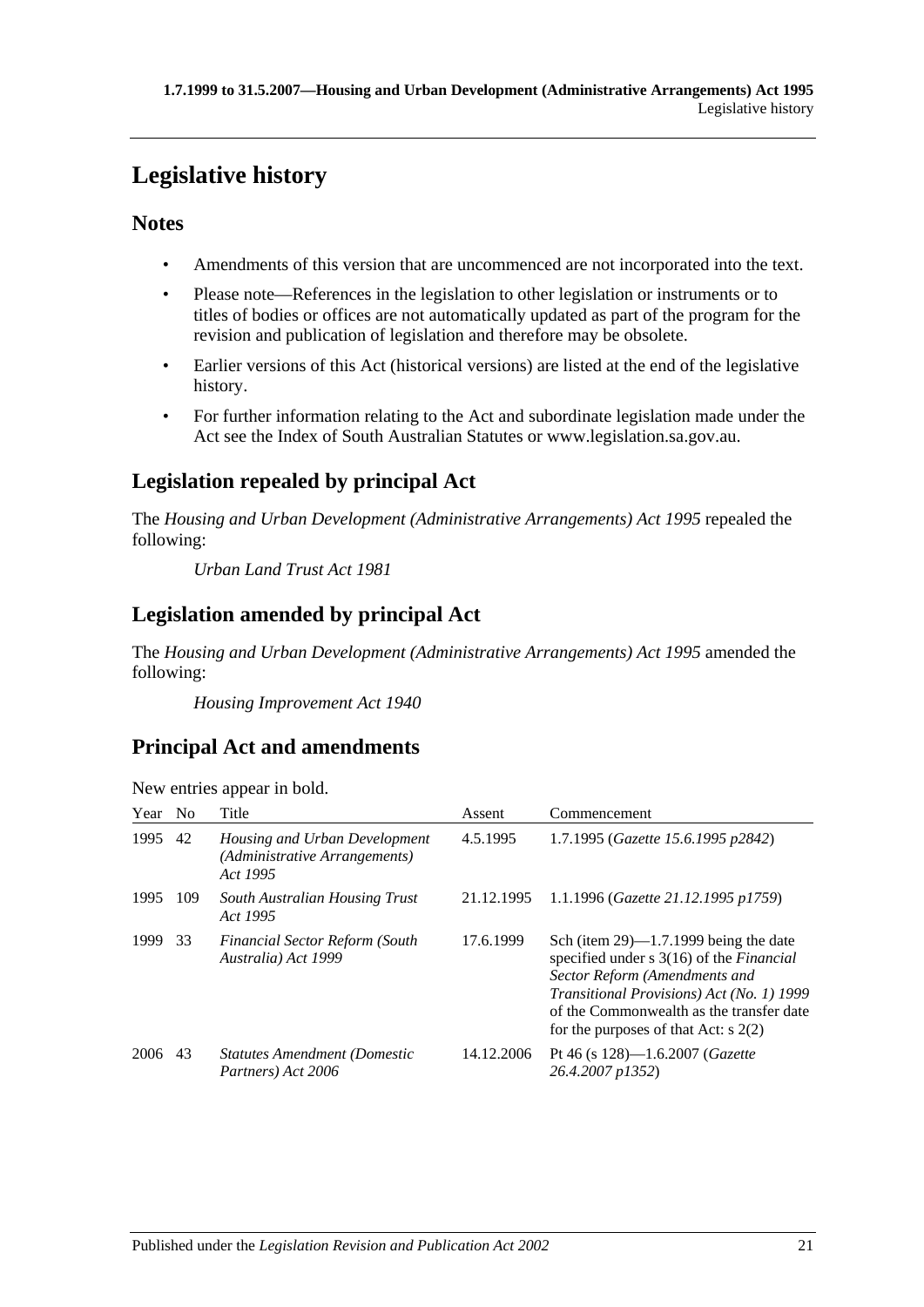## **Provisions amended**

New entries appear in bold.

Entries that relate to provisions that have been deleted appear in italics.

| Provision       | How varied                                                            | Commencement |
|-----------------|-----------------------------------------------------------------------|--------------|
| Long title      | amended under Legislation Revision and<br><b>Publication Act 2002</b> |              |
| Pt 1            |                                                                       |              |
| s <sub>2</sub>  | omitted under Legislation Revision and<br><b>Publication Act 2002</b> |              |
| s 3             |                                                                       |              |
| $s \; 3(1)$     |                                                                       |              |
| <b>SACHA</b>    | inserted by $109/1995$ Sch 1 cl 3(a)                                  | 1.1.1996     |
| <b>SAHT</b>     | amended by 109/1995 Sch 1 cl 3(b)                                     | 1.1.1996     |
| Pt 2            |                                                                       |              |
| s <sub>4</sub>  |                                                                       |              |
| s(4(1))         | amended by 109/1995 Sch 1 cl 3(c)                                     | 1.1.1996     |
|                 | amended by $33/1999$ Sch (item 29(a))                                 | 1.7.1999     |
| s(4(2)          | amended by 109/1995 Sch 1 cl 3(d)                                     | 1.1.1996     |
| s(4(3))         | amended by 109/1995 Sch 1 cl 3(e)                                     | 1.1.1996     |
| s <sub>6</sub>  |                                                                       |              |
| s(6(1))         | amended by 109/1995 Sch 1 cl 3(f)                                     | 1.1.1996     |
| Pt 3            |                                                                       |              |
| s 21            |                                                                       |              |
| $s \, 21(1)$    | amended by $33/1999$ Sch (item 29(b))                                 | 1.7.1999     |
| $s \, 21(3)$    | amended by 109/1995 Sch 1 cl 3(g)                                     | 1.1.1996     |
| s 23            |                                                                       |              |
| $s\,23(1)$      | amended by 109/1995 Sch 1 cl 3(h)                                     | 1.1.1996     |
| s <sub>25</sub> |                                                                       |              |
| $s \, 25(1)$    | amended by 109/1995 Sch 1 cl 3(i)                                     | 1.1.1996     |
| s 25(2)         | amended by 109/1995 Sch 1 cl 3(j), (k)                                | 1.1.1996     |
| $s\,25(4)$      | deleted by 109/1995 Sch 1 cl 3(l)                                     | 1.1.1996     |
| s 28            |                                                                       |              |
| $s\ 28(2)$      | amended by 109/1995 Sch 1 cl 3(m)                                     | 1.1.1996     |
| Pt 4            |                                                                       |              |
| s36A            | inserted by $109/1995$ Sch 1 cl 3(n)                                  | 1.1.1996     |
| Sch 1           | omitted under Legislation Revision and<br><b>Publication Act 2002</b> |              |
| Sch 2           |                                                                       |              |
| $cl$ $2$        | omitted under Legislation Revision and<br><b>Publication Act 2002</b> |              |

## **Historical versions**

Reprint No 1—1.1.996